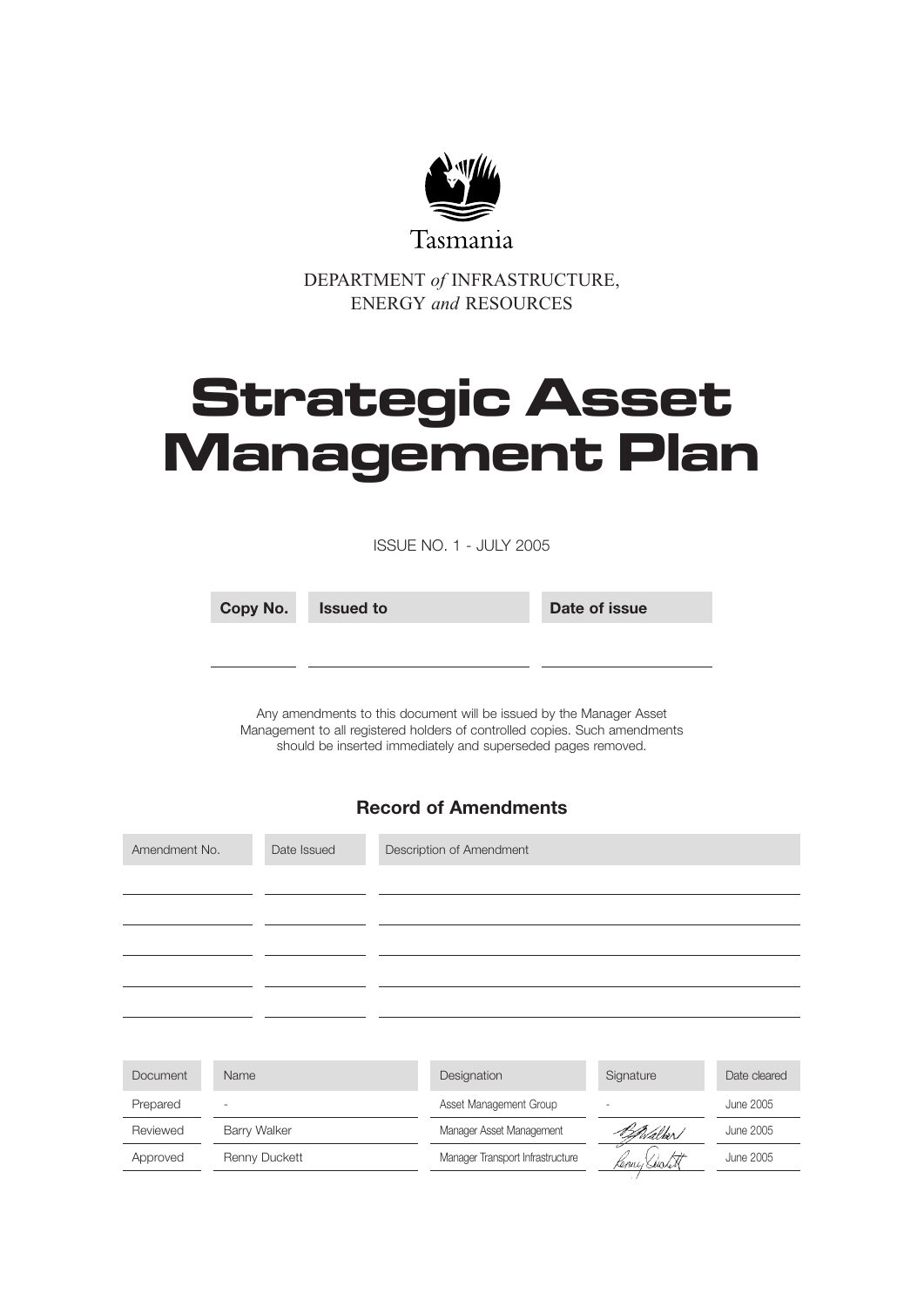

Tasmania DEPARTMENT *of* INFRASTRUCTURE, ENERGY *and* RESOURCES

# **Strategic Asset Management Plan**

JULY 2005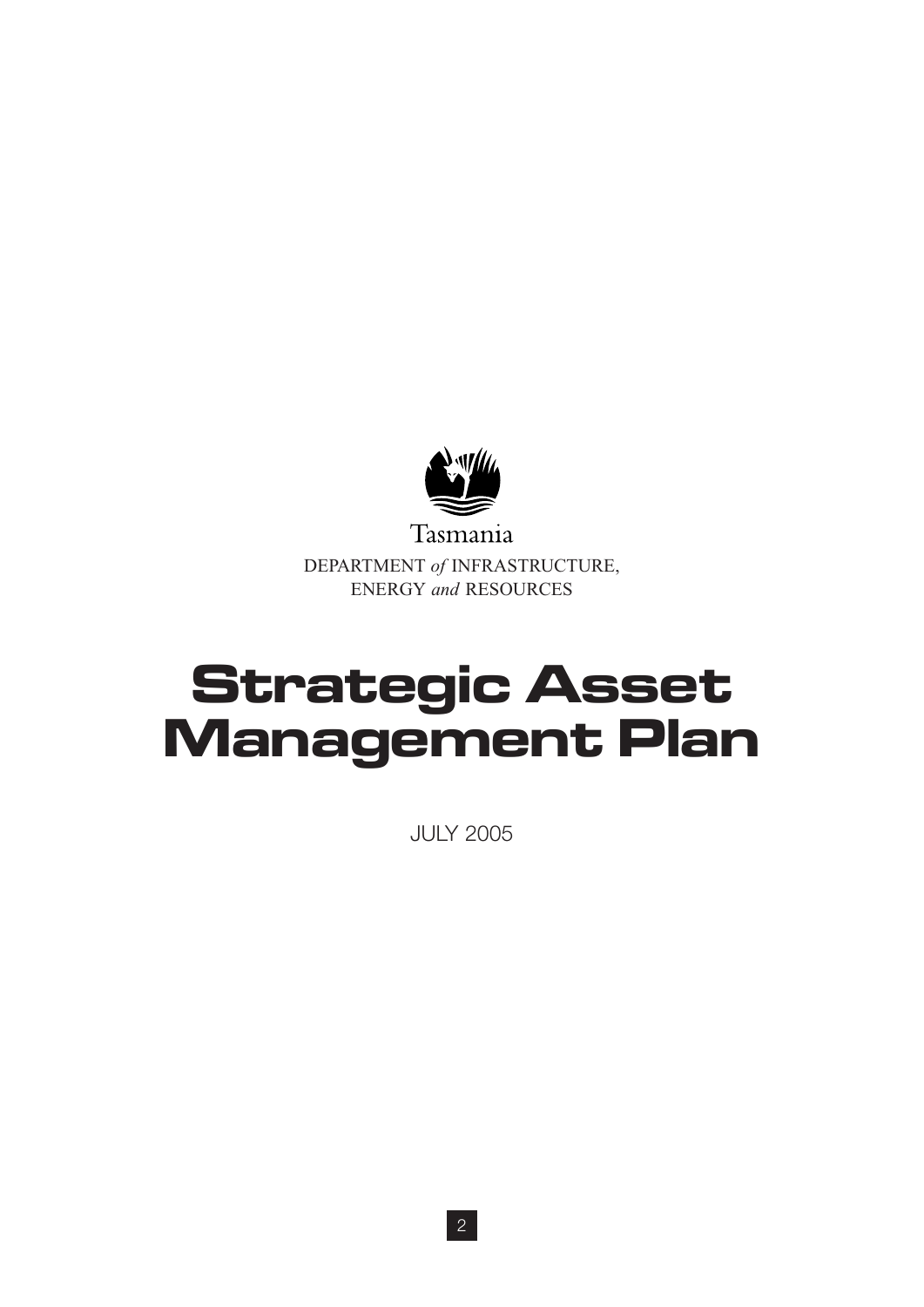# **Foreword**

The publication of the *Strategic Asset Management Plan* (SAMP) fulfils an important Departmental commitment. It is the culmination of a great deal of research, consultation and development by staff of the Asset Management Group and I note in particular the important contributions of Rod McGee and Edgar Haertel whose work ensured the final document would be comprehensive in scope and direction.

The Plan sets directions and establishes what we should be doing - in a strategic context – to better manage our road and bridge asset and in doing so it identifies those management activities necessary for ensuring the asset is functional and provides the Tasmanian community with a safe, efficient and sustainable road network.

As a high-level document, the SAMP is an integral part of the Department's overall strategic management framework, sitting between the strategic drivers of Government policies and corporate plans, and the development of specific strategies and programs for the delivery of high level and timely asset maintenance.

The new *Bridge Asset Management Plan* and *Road Asset Management Plan* are complementary documents aimed at delivering these objectives. They are more detailed than the SAMP and give long-term projections for works and services and corresponding funding requirements.

#### **The key objectives of the SAMP are to:**

- Establish a strategic framework for the management of the road and bridge infrastructure
- Set asset management policies in relation to user demand, levels of service, life-cycle management and funding for asset-sustainability
- Facilitate the delivery of the Department's strategic and corporate goals.

#### **The implementation of the** *Strategic Asset Management Plan* **will:**

- Provide for a better understanding of asset management and stakeholder issues
- Improve the level of communication and reporting
- Improve asset performance monitoring and
- Enhance asset management through periodic strategic review.

Our Department is committed to strategic planning for short and long-term asset management and I am confident that the *Strategic Asset Management Plan* will contribute significantly to that commitment.

inglas.

**Peter Douglas** General Manager Roads and Public Transport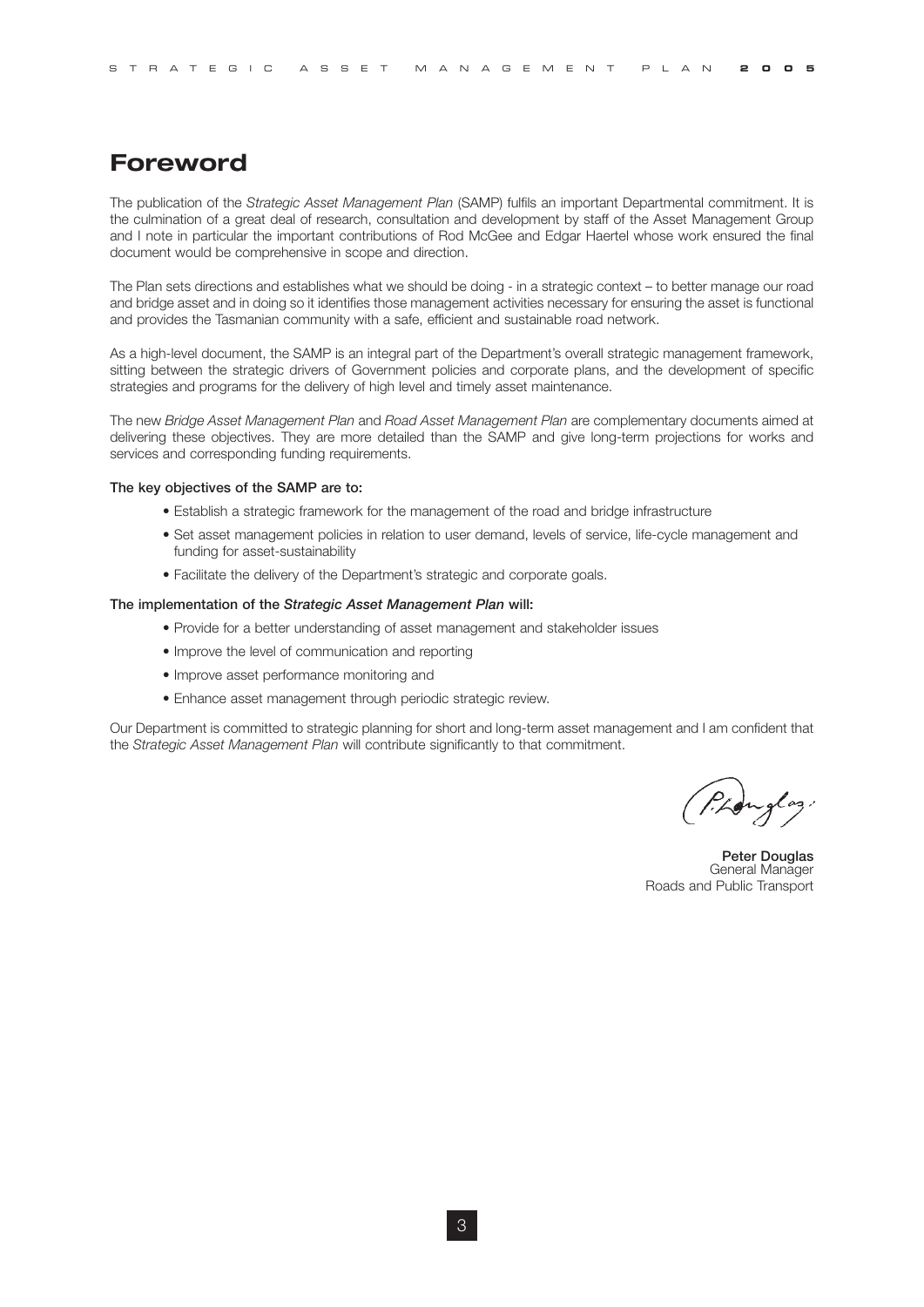# **Definitions, Acronyms and Abbreviations used in this Strategic Asset Management Plan**

#### **DEFINITIONS**

| Asset                                | Those State roads, land reserves, roadside facilities, bridges, retaining-walls, gantries and other<br>miscellaneous structures, listed on the DIER infrastructure register and/or RIMS database and<br>managed in accordance with the Roads and Jetties Act - 1935.                       |
|--------------------------------------|--------------------------------------------------------------------------------------------------------------------------------------------------------------------------------------------------------------------------------------------------------------------------------------------|
|                                      | Asset Management A comprehensive and structured approach to the long-term management of the asset for the<br>efficient and effective delivery of community benefits.                                                                                                                       |
| AusLink                              | An agreement between the State and Commonwealth Governments in relation to maintenance<br>funding for the AusLink Network over a five-year period commencing 2005/6.                                                                                                                       |
| <b>AusLink Network</b>               | The former National Route (Hobart-Burnie via Midland and Bass Highways) and East Tamar<br>Highway (Launceston to Bell Bay Port), identified as Link 1: Hobart-Launceston, Link 2:<br>Launceston-Burnie and Link 3: Launceston to Bell Bay Port                                             |
| Enhancement                          | The provision of certain post-construction works aimed at improving asset performance.                                                                                                                                                                                                     |
| Infrastructure<br>Development        | The construction of new roads to improve the overall functionality and levels of service of the<br>network.                                                                                                                                                                                |
| Maintenance                          | The provision of certain, post-construction works, aimed at maintaining asset functionality and<br>maximising service life.                                                                                                                                                                |
| Rehabilitation                       | The provision of certain, major, post-construction works, necessitated by a threatening level of<br>deterioration, aimed at bringing the asset back up to its original performance level and ensuring<br>- if not extending - its service life.                                            |
| Reinstatement                        | The provision of certain, major works, necessitated by significant damage or loss, from<br>deterioration or specific event (eg. floods), aimed at reinstating full functionality and achieving full<br>service life. Reinstatement may, in certain instances, mean virtual reconstruction. |
| <b>Strategic Asset</b><br>Management | A strategic framework for decision-making in relation to the cost-effective management of the<br>asset over the long term and the delivery of beneficial outcomes for the community.                                                                                                       |

#### ACRONYMS AND ABBREVIATIONS

| <b>BAMP</b> | Bridge Asset Management Plan                      |
|-------------|---------------------------------------------------|
| DIER        | Department of Infrastructure Energy and Resources |
| DR          | Developmental Road                                |
| <b>EMP</b>  | Emergency Management Plan                         |
| $HDM-4$     | Highway Development and Management (version 4)    |
| HLR         | Heavy Load Route(s)                               |
| Hwy         | Highway                                           |
| MLR         | Mass Limits Review                                |
| МR          | Main Road                                         |
| NAASRA      | National Association of State Roads Authorities   |
| PMS         | Pavement Management System                        |
| <b>RAMP</b> | Road Asset Management Plan                        |
| RC          | Reinforced Concrete                               |
| SAM         | Strategic Asset Management                        |
| <b>SAMP</b> | Strategic Asset Management Plan (this document)   |
| SR          | Secondary Road                                    |
| TR          | Tourist Road                                      |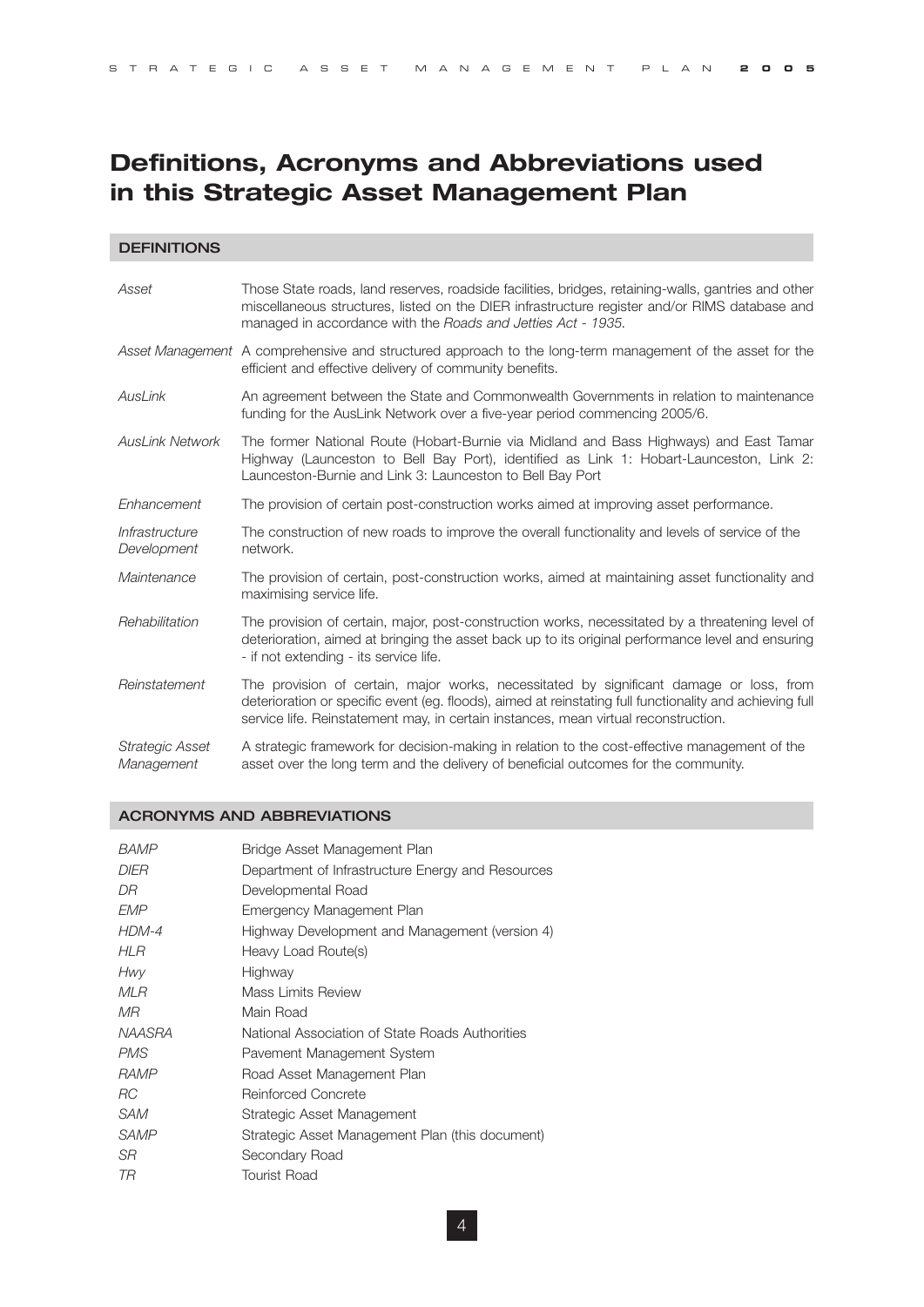| STRATEGIC ASSET MANAGEMENT PLAN <b>2005</b> |  |  |  |  |  |  |  |  |  |  |  |  |  |  |  |  |  |  |  |  |  |  |  |  |  |  |  |  |  |  |  |  |  |
|---------------------------------------------|--|--|--|--|--|--|--|--|--|--|--|--|--|--|--|--|--|--|--|--|--|--|--|--|--|--|--|--|--|--|--|--|--|
|---------------------------------------------|--|--|--|--|--|--|--|--|--|--|--|--|--|--|--|--|--|--|--|--|--|--|--|--|--|--|--|--|--|--|--|--|--|

# **Contents**

|      | <b>SUBJECT</b> |                                                   | PAGE |
|------|----------------|---------------------------------------------------|------|
|      |                | <b>FOREWORD</b>                                   | 3    |
| 1.0  |                | <b>EXECUTIVE SUMMARY</b>                          | 7    |
| 2.0  |                | <b>INTRODUCTION</b>                               | 8    |
|      | 2.1            | Introduction                                      | 8    |
|      | 2.2            | Purpose of Plan                                   | 8    |
|      | 2.3            | Strategic Asset Management                        | 8    |
| 3.0  |                | <b>ASSET DESCRIPTION</b>                          | 10   |
|      | 3.1            | Description of the Asset                          | 10   |
|      | 3.2            | Road Use                                          | 10   |
|      | 3.3            | Asset Condition                                   | 14   |
| 4.0  |                | <b>STRATEGIC CONTEXT</b>                          | 15   |
|      | 4.1            | <b>Strategic Drivers</b>                          | 15   |
|      | 4.2            | <b>Demand Drivers</b>                             | 16   |
|      | 4.3            | <b>Technological Drivers</b>                      | 17   |
|      | 4.4            | Key Management Elements                           | 18   |
| 5.0  |                | <b>OBJECTIVES</b>                                 | 19   |
|      | 5.1            | Objectives of Strategic Asset Management          | 19   |
| 6.0  |                | <b>LEVELS OF SERVICE</b>                          | 20   |
|      | 6.1            | Strategic and Corporate Goals                     | 20   |
|      | 6.2            | Road Hierarchy and Targets                        | 20   |
|      | 6.3            | <b>Bridges</b>                                    | 21   |
|      | 6.4            | Road Safety                                       | 21   |
|      | 6.5            | Road Accessibility                                | 21   |
|      | 6.6            | Customer Research and Expectations                | 22   |
| 7.0  |                | <b>MANAGEMENT STRATEGIES</b>                      | 23   |
|      | 7.1            | Introduction                                      | 23   |
|      | 7.2            | Framework for Strategic Management                | 23   |
|      | 7.3            | Management of Key Risks                           | 23   |
|      | 7.4            | Management Strategies                             | 24   |
| 8.0  |                | <b>FINANCIAL SUMMARY</b>                          | 27   |
|      | 8.1            | Financial Summary                                 | 27   |
|      | 8.2            | Sustainability Funding                            | 28   |
|      | 8.3            | Projected Funding Requirements for Sustainability | 29   |
| 9.0  |                | <b>ASSET DISPOSAL</b>                             | 30   |
|      | 9.1            | Principles                                        | 30   |
|      | 9.2            | Asset Disposal Process                            | 30   |
| 10.0 |                | SAMP MONITORING AND IMPROVEMENT                   | 31   |
|      | 10.1           | Amendments                                        | 31   |
|      | 10.2           | Monitoring Plan Performance                       | 31   |
|      | 10.3           | Road and Bridge Asset Management Plans            | 33   |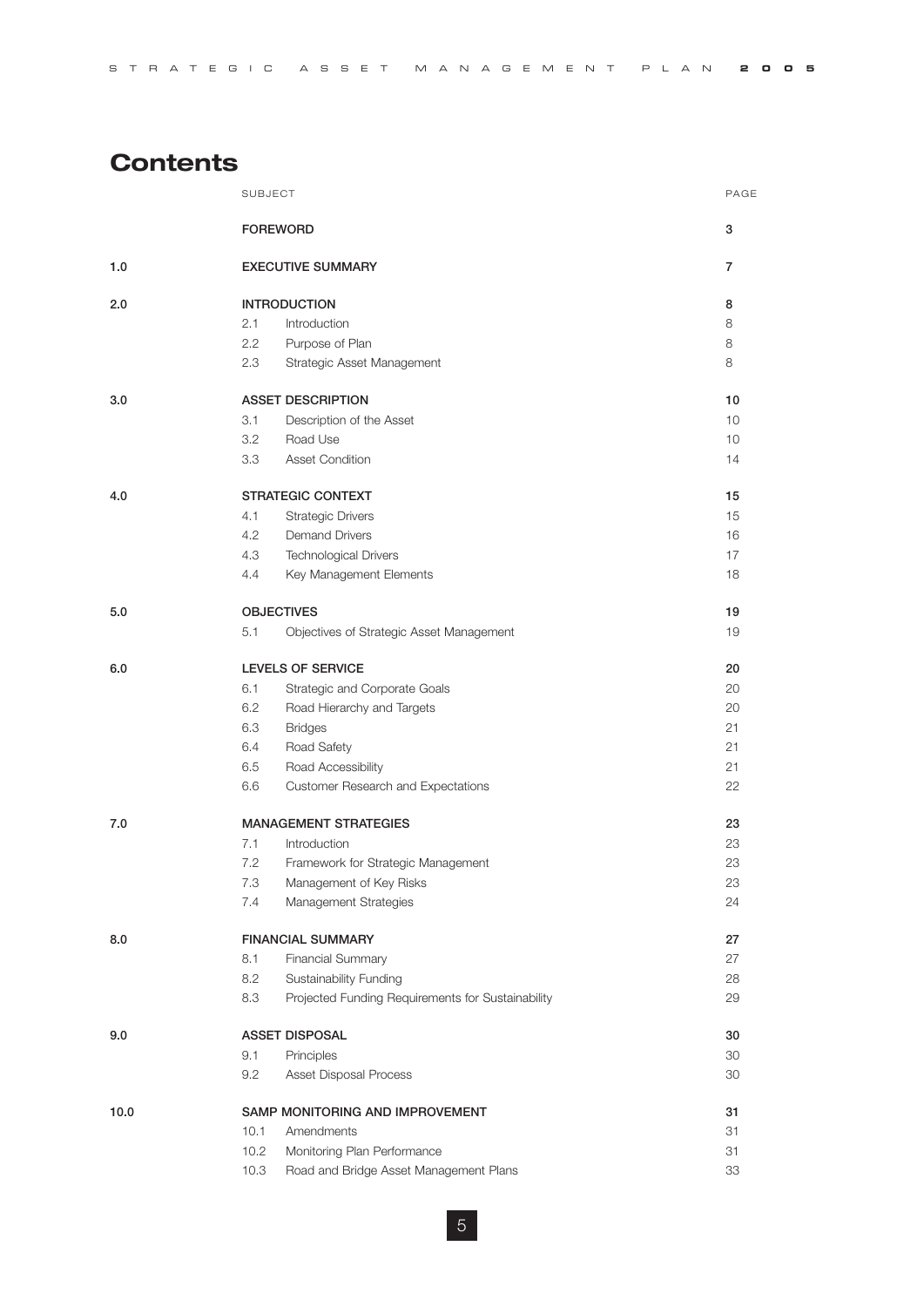| STRATEGIC ASSET MANAGEMENT PLAN 2005 |  |
|--------------------------------------|--|
|--------------------------------------|--|

#### **TABLES**

| 3.2  | Road Use Growth Rates                   | 10     |
|------|-----------------------------------------|--------|
| 3.3  | Road Asset Condition                    | 14     |
| 6.2  | Road Hierarchy Target Levels of Service | 20     |
| 6.5  | Road Accessibility Targets              | 21     |
| 8.3  | Five-year Sustainability Funding Levels | 29     |
| 10.2 | SAMP Performance Criteria               | 32, 33 |

#### **FIGURES**

| 2.3    | Strategic Asset Management Framework                  |                 |
|--------|-------------------------------------------------------|-----------------|
| 3.2(a) | Traffic Volumes Across Road Hierarchy                 | 12 <sup>2</sup> |
| 3.2(b) | Commercial Vehicle Distribution Across Road Hierarchy | 12 <sup>1</sup> |
| 8.1    | State Roads Maintenance Funding Profile               | 27              |
| 8.2    | <b>Current Funding Levels</b>                         | 28              |
| 9.2    | Asset Disposal Process                                | 30              |

#### **MAPS**

| 3.1 | State Road Network                                 |    |
|-----|----------------------------------------------------|----|
| 3.2 | Traffic Distribution Across the State Road Network | 13 |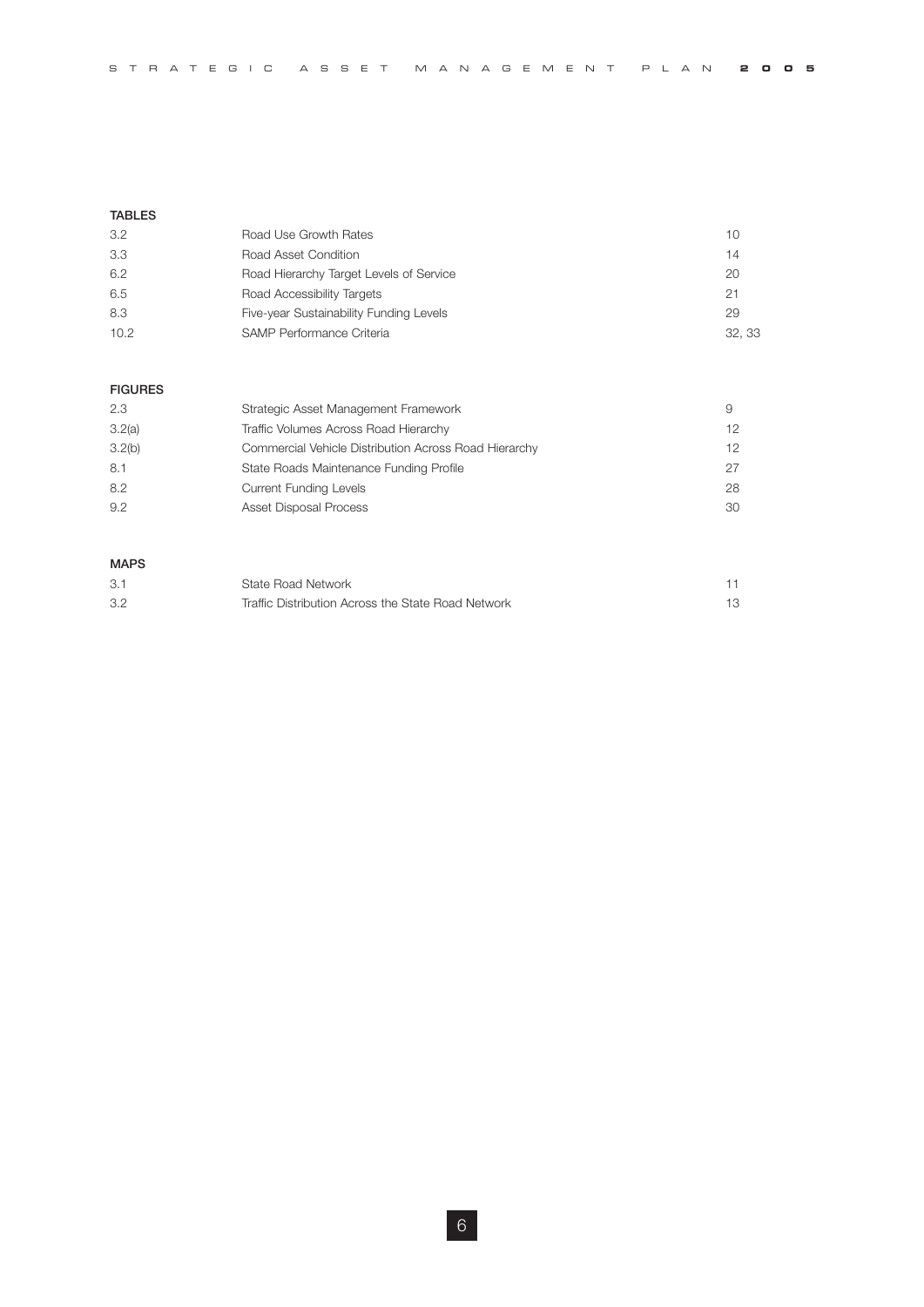# 1.0 Executive Summary

This *Strategic Asset Management Plan* (SAMP) is the strategic framework document for the management of the Tasmanian State Road infrastructure. It outlines the Tasmanian Government's approach to managing the single largest asset (at replacement value \$3.9bn) for which it has direct responsibility. It also demonstrates how the Government will service the needs of the State's transport sector, as the sole purpose of road network is to support the Tasmanian community and economy with an efficient, effective, safe and accessible road transport system.

#### **The SAMP is supported by:**

- (i) a *Road Asset Management Plan* and
- (ii) a *Bridge Asset Management Plan.*

These two documents are broader in their scope and nominate specific strategies, policies and practices for each of the infrastructure management elements.

The demands on Tasmania's road system are projected to increase dramatically in the future as the road freight tonnage is expected to almost quadruple by 2020 and new industrialisation, (particularly in the timber industry), will lead to significant changes in road use. Furthermore, the number of interstate tourists driving the network is increasing and there is a continuing community demand for safer roads and quality amenities. Urban sprawl, particularly in Hobart and Launceston, places additional demands on the network and with Tasmania's largely export-oriented economy, improved integration between State and Local Government roads and other modes of transport, to facilitate greater industry efficiencies, is required.

The State Road infrastructure is ageing "on average" as the current rate of replacement does not allow a management system, minimising whole-of-life costs, to be sustained. Roads and bridges have high capital and recurrent costs and long lives and need to be managed effectively to maximise the benefits from the initial investment. Strategic management of the infrastructure asset is therefore critical to ensure the State's long-term, sustainable economic and social development.

#### **DIER is committed to the following key infrastructure management outcomes:**

- The provision of a safe asset for all users
- A network that enables the freight industry to operate in an efficient manner
- Minimisation of a future maintenance liability due to unsustainable maintenance practices
- Minimisation of exposure to litigation due to nonfeasance
- Ensuring maintenance practices are environmentally sustainable and meet all legislative requirements
- The continued development of a funding framework and rationale that will ensure levels of funding are sustainable

The DIER's *State Roads Infrastructure Investment Strategy* supports the delivery of these outcomes by embracing a 'maintenance first' policy which dictates that funds are first allocated to ensure the long-term integrity and safe operation of the existing roads and bridges, before any consideration is given to upgrading or development. The average level of funding for maintenance of the State Roads infrastructure, (excluding AusLink), presently totals approximately \$30m p.a. which is below the assessed current sustainability level of \$44m. This figure increases to \$52m p.a. when projected to 2008/09. With the inclusion of AusLink, the 2008/09 total becomes \$60m pa.

The strategic framework provided in the SAMP embraces contemporary asset management principles for the determination of optimal and affordable outcomes for delivering the required levels of service developed in conjunction with stakeholders and the wider community.

This document is the first *Strategic Asset Management Plan* of the DIER and is to be referred as the 2005 Edition. It will be subjected to periodic review on a needs basis.

lenny Luc

**Renny Duckett** Manager Transport Infrastructure Branch

June 2005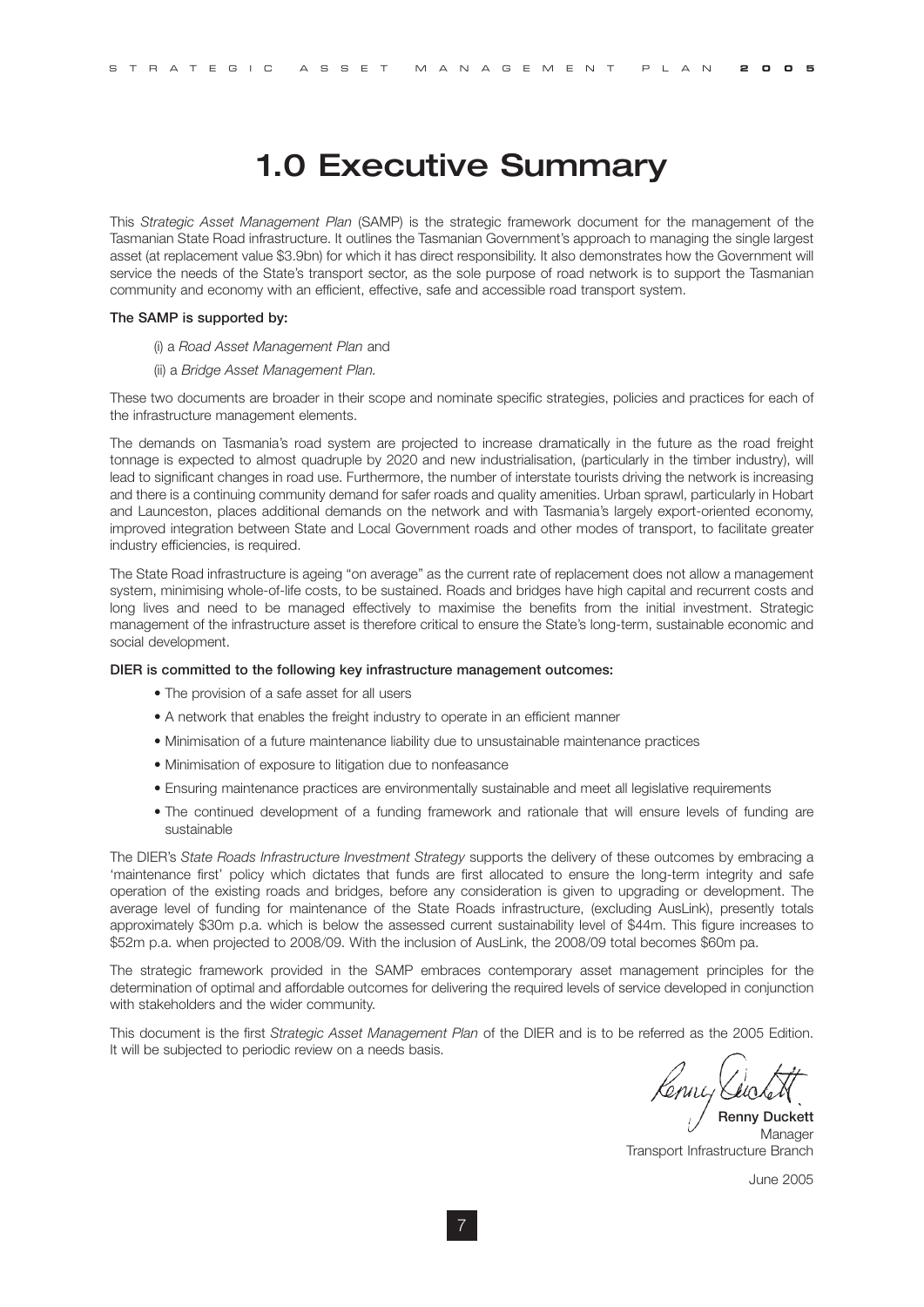# 2.0 Introduction

## **Overview**

This Section introduces the asset management philosophy of DIER, confirms the basic aims of the *Strategic Asset Management Plan* and nominates those principal asset management elements for which both management policies and strategies are essential.

# 2.1 Introduction

Transport is an essential part of producing and marketing almost all goods and services. The State Road Network is the "backbone" of the transport system within Tasmania, both directly and indirectly through its links with other parts of the system such as local roads, ports, airports and rail terminals. Failure of the State road asset can have dramatic and far-reaching consequences for the transport industry and the industries which they serve.

The State Road Network is the single largest asset (at replacement value \$3.9bn including bridges) for which the Tasmanian Government has direct responsibility for funding, day-to-day management and service delivery. Management of the network comprises a significant portion of the State budget. The Commonwealth contributes some additional funding for the AusLink Network and agreed projects of national significance.

DIER is committed to the long-term integrity of the State's roads and bridges. These critical assets must be maintained and operated in a strategic manner to provide continuous, safe, efficient access for industry and the community.

# 2.2 Purpose of the Plan

This SAMP identifies the primary issues and strategies for managing the existing State Road Network including asset maintenance and operational functions. It does not include policies, practices or procedures relating to infrastructure development. More detailed information on individual assets, management policies, operational and legal issues and maintenance strategies, is contained in the separate supporting documents: Road Asset Management Plan and *Bridge Asset Management Plan*.

#### **The key objectives of the SAMP are essentially:**

- The establishment of a strategic asset management framework
- The setting of asset management policies in relation to user demand, levels of service, life-cycle management and funding for asset-sustainability
- To facilitate the delivery of our strategic and corporate goals.

## 2.3 Strategic Asset Management

Roads and bridges have high capital and recurrent costs and long lives and need to be managed effectively to maximise the benefits from the investment in the asset. An efficient and effective road freight network can reduce the costs of transport, enhancing Tasmania's national and international competitiveness. Conversely, deterioration in the condition of the network can substantially increase overall maintenance costs, present a legal risk and other riskmanagement issues, and impact adversely on the environment, the overall State economy and elevates the cost of road transport.

Strategic management of this asset is therefore critical to ensure the State's long-term sustainable economic and social development. The *Strategic Asset Management Plan* is a vital management tool to maximise the long-term benefits of the funding allocated to the State Road Network.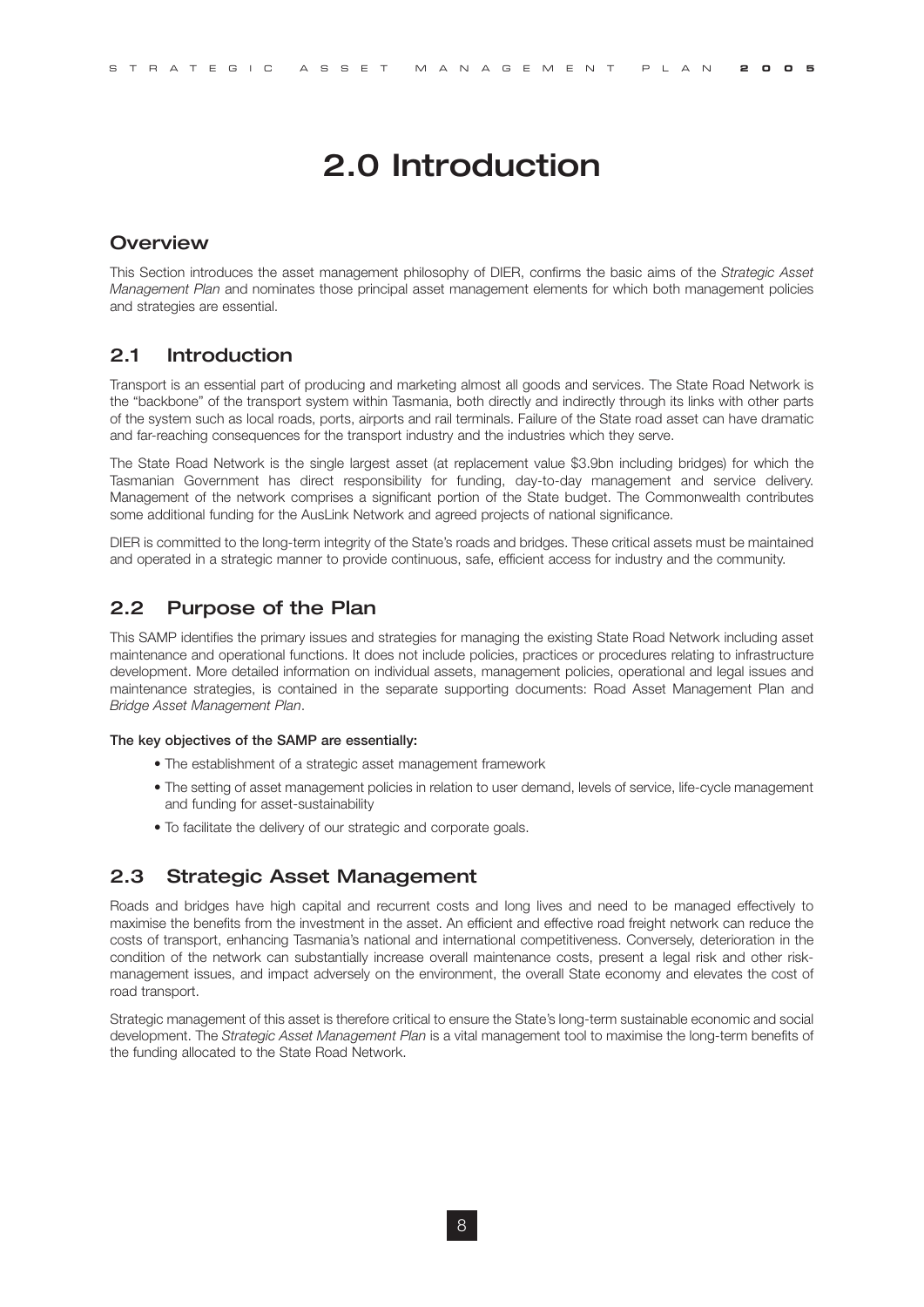#### It nominates:

- The strategic framework for the management of the State Roads
- Asset management policies and strategies at a strategic level with respect to:
	- existing and future demand
	- levels of service
	- life-cycle management
	- management policies and strategies
	- financial implications of the above
	- risk management
	- social, economic and legal issues.

The SAMP is supported by the Road and Bridge Asset Management Plans as illustrated in Fig. 2.3 below. These Plans contain the details on how management strategies for roads and bridges will be implemented, as well as giving the rationale and analytical rigour behind the strategies themselves.



FIG. 2.3 – STRATEGIC ASSET MANAGEMENT FRAMEWORK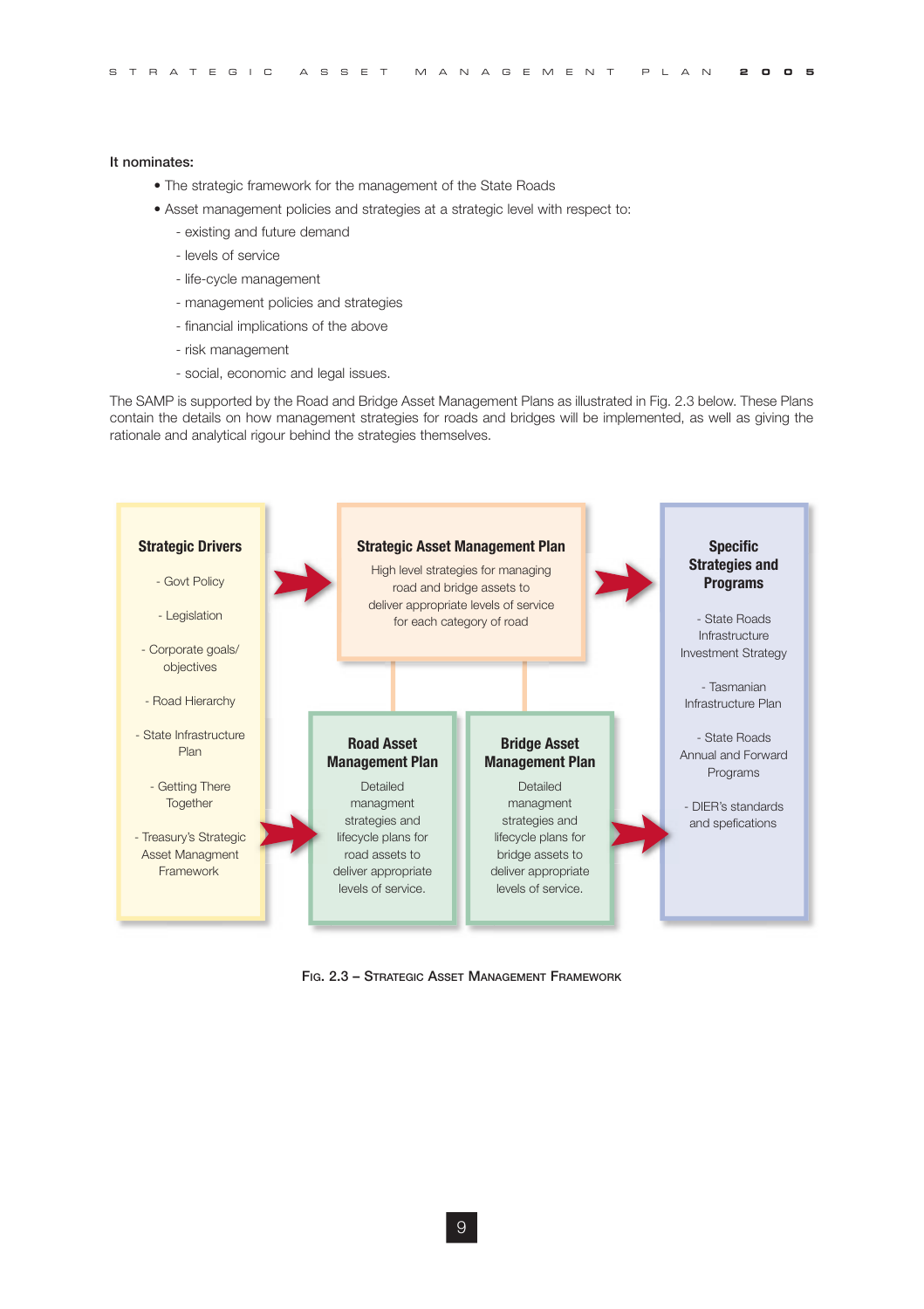# 3.0 Asset Description

#### **Overview**

This Section describes the roads and bridges infrastructure, noting the overall composition of the asset and dollar value.

### 3.1 Description of the Asset

The Department of Infrastructure Energy and Resources (DIER) is the Tasmanian Government agency responsible for the management of the State's classified road system, including associated bridges, roadside facilities, miscellaneous structures and land. It is also responsible for the management of 30 bridges on council roads that have been declared a State responsibility because of their historical significance, technical complexity or high replacement cost.

The network consists of some 3,650 km of roads with 1,285 bridges (including major culverts, certain retaining-walls and gantry structures), 60 roadside rest areas of varying amenity and some 7,900ha of land. The estimated replacement cost of the asset is \$3.9bn. Its current value is approximately \$3.3bn and comprises approximately 75% of inner budget Agency assets. The network can be described as mature, with expenditure by the State Government focused largely on maintaining the existing asset, with significant developments primarily confined to the national (AusLink) network.

The classified road system carries a substantial proportion (65%) of the total distance travelled by all vehicles in Tasmania as well as the majority of the freight task. It is thus a vital part of the economic and social wellbeing of the State, particularly as Tasmania has the most decentralised population of any State. Its isolation imposes a greater transport cost per unit of production, highlighting the need for transport efficiency.

**MAP 3.1 ILLUSTRATES THE TASMANIAN CLASSIFIED ROAD NETWORK.**

### 3.2 Road Use

The State of the Network Report for 2004 indicates that here has been a general increase in traffic volumes over the past decade, although present trends suggest a slowing in the overall growth rate, with negative growth on part of the Murchison Highway. The following table illustrates typical current growth rates.

| Road - Location                          | Link Reference | <b>Annual Growth Rate</b> |
|------------------------------------------|----------------|---------------------------|
| Tasman Hwy - Tasman Bridge Hobart        | 07/0.1         | $+1.5%$                   |
| Bass Highway – Victoria Bridge Devonport | 36/10.88       | $+1.5%$                   |
| Bass Hwy - East Wynyard                  | 60/0.92        | $+2.9%$                   |
| Huon Hwy - Grove                         | 26/2.3         | $+4.6%$                   |
| Tasman Hwy - Beaumaris                   | 58/3.81        | $+3.0\%$                  |
| Murchison Hwy - Fingerpost               | 52/9.2         | $-0.6%$                   |

**TABLE 3.2 - ROAD USE GROWTH RATES**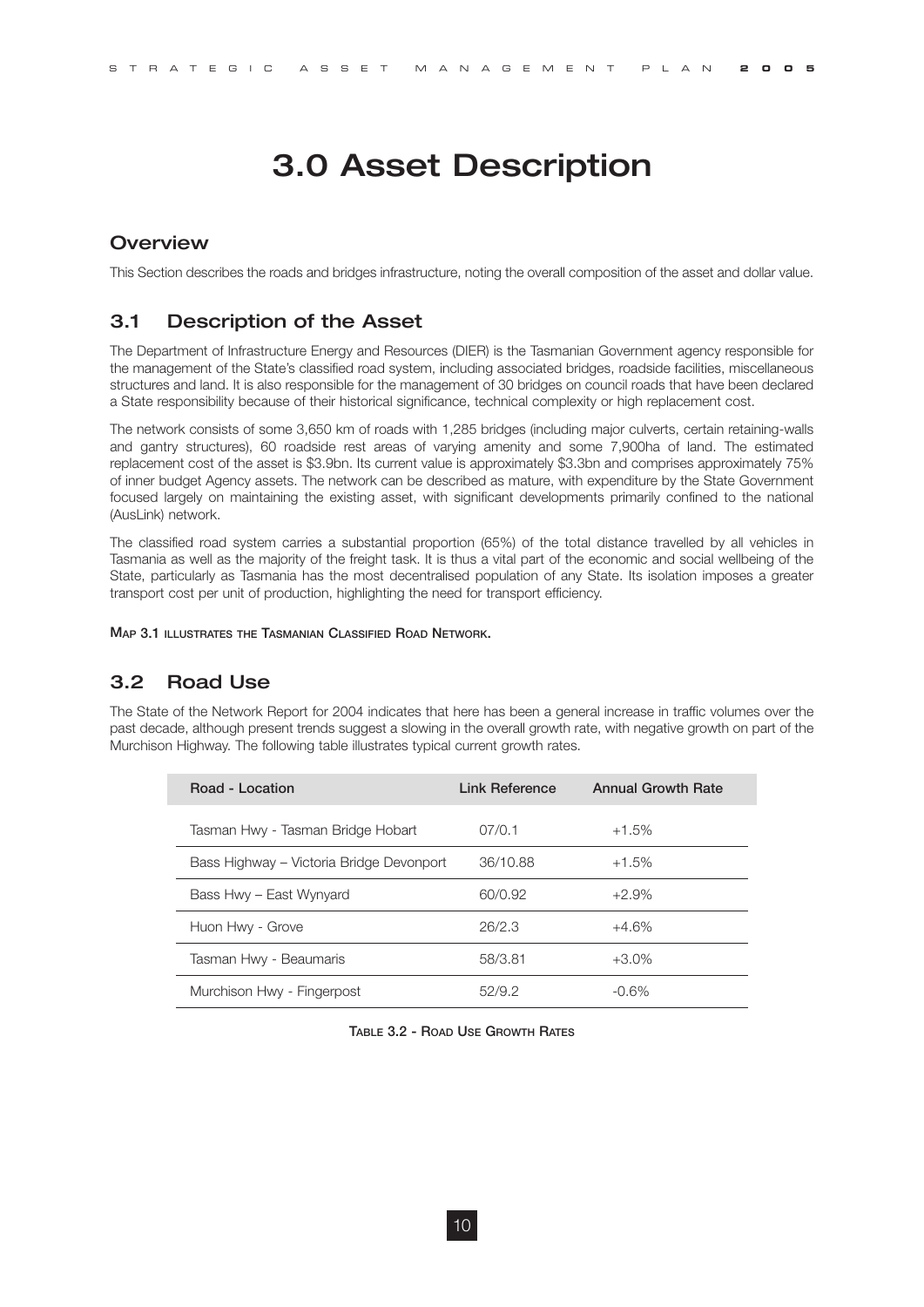



**MAP. 3.1 – STATE ROAD NETWORK**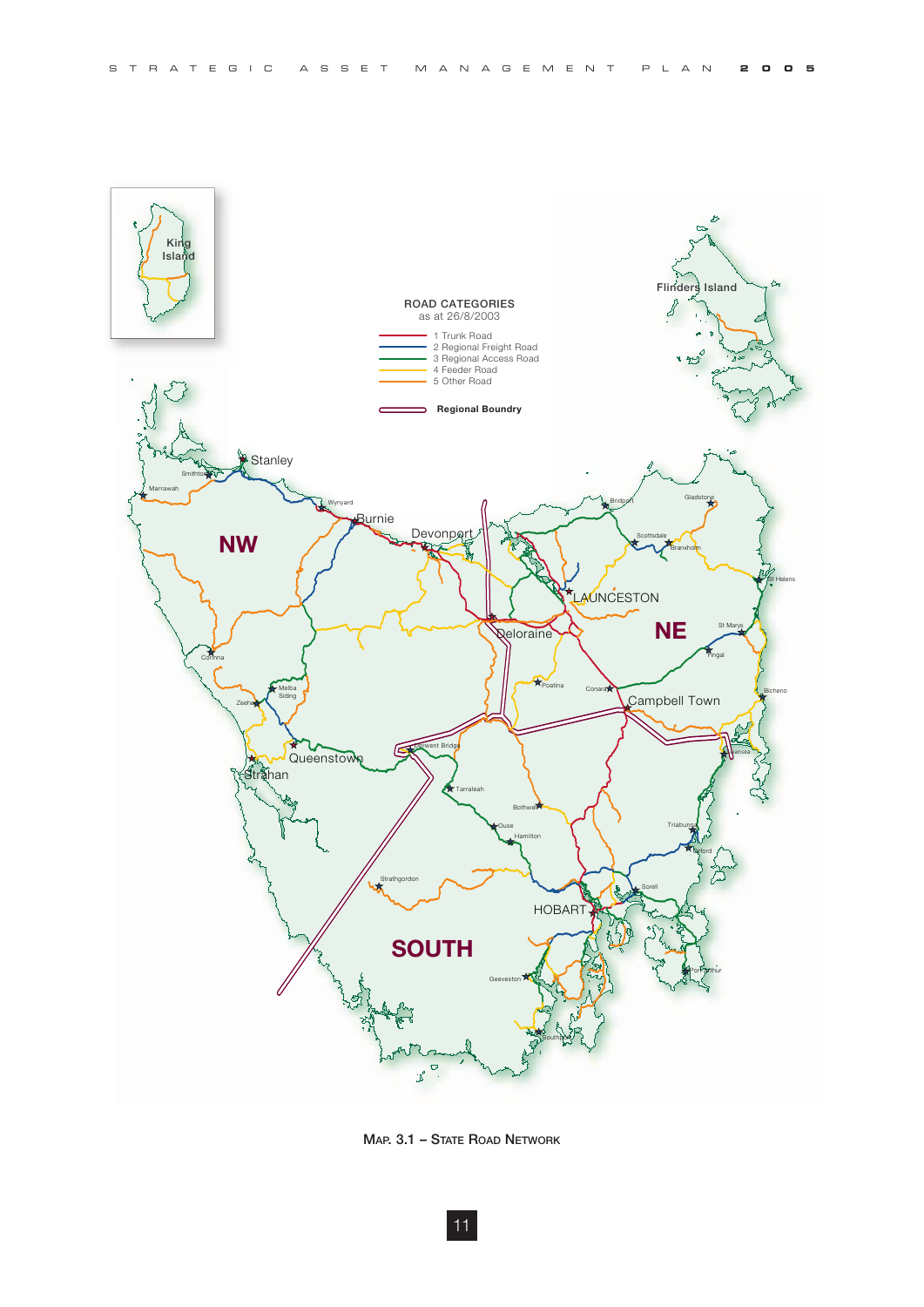The present highest AADT traffic count is 61,000 vpd on the Tasman Highway (Tasman Bridge) at Hobart. The lowest AADT count is 17 vpd for the Heemskirk DR. The total number of visitor vehicles coming into Tasmania each year, averages 74,000 on recent figures. Tasmanian vehicle registrations presently total some 371,000 comprising 263,000 light vehicles 9,000 motorcycles and 99,000 commercial and heavy vehicles. Total annual vehicle registrations have increased by an average 3% p.a. in recent years. Some 304,000 Tasmanians hold a full driver's licence. Tasmanian registered vehicles travel an average of 13,800 kms per year compared to the national average of 15,300 kms p.a. The yearly travel distance is increasing at 3.8%.

#### **MAP 3.2 ILLUSTRATES THE TRAFFIC DISTRIBUTION ACROSS THE NETWORK.**

Fig. 3.2(a) illustrates the AADT's (vehicles per day) carried by each of the five road categories, (eg. some 65% of the total length of Category 1 roads carry 3500-7000 vpd).



**FIG. 3.2(A) – TRAFFIC VOLUMES ACROSS ROAD HIERARCHY**

Fig. 3.2(b) illustrates the distribution of commercial vehicles travelling the five road categories, (eg. some 83% of the total length of Category 1 roads carry 350-900 commercial vpd).



**FIG. 3.2(B) – COMMERCIAL VEHICLE DISTRIBUTION ACROSS ROAD HIERARCHY**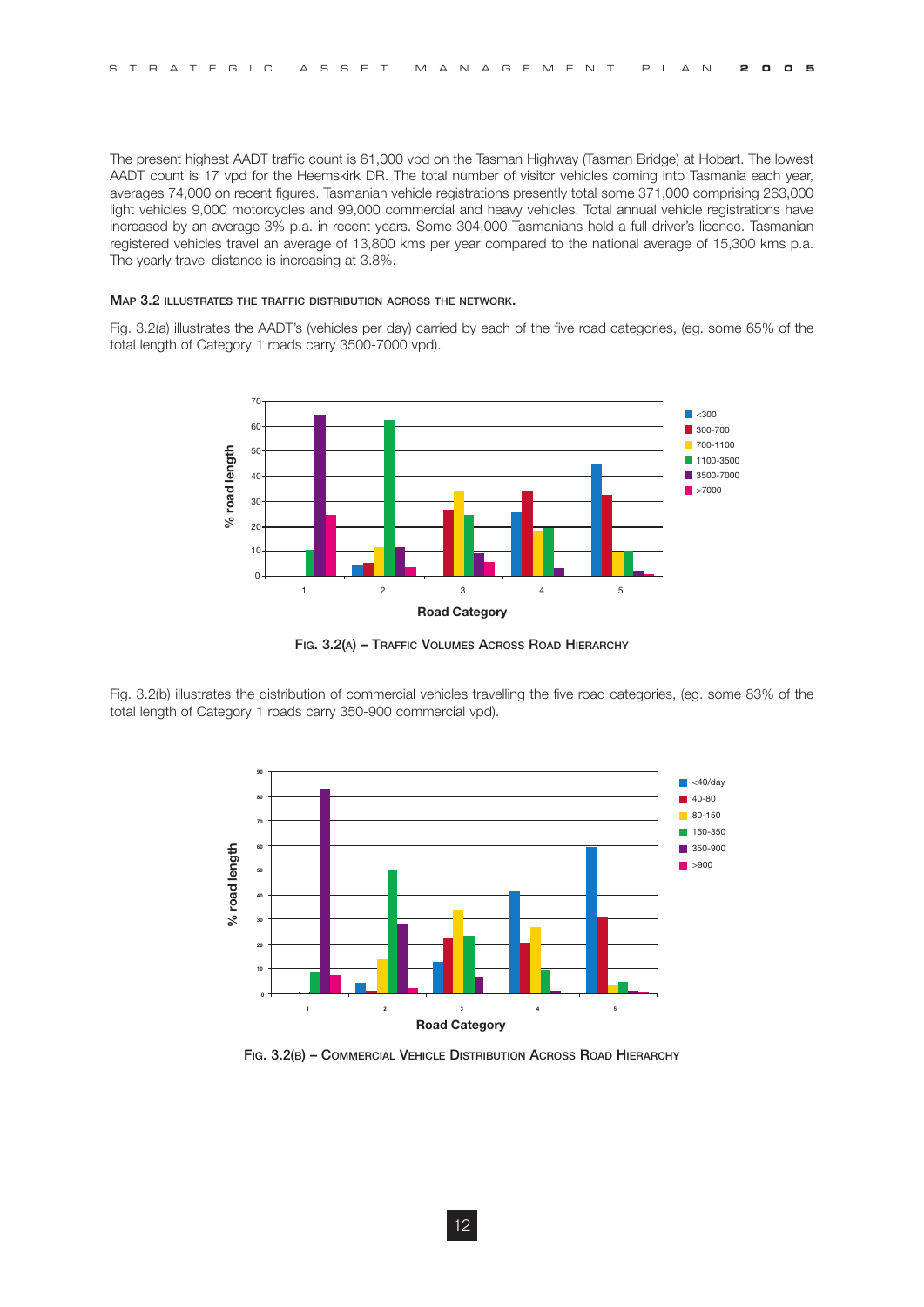

**MAP 3.2 – TRAFFIC DISTRIBUTION ACROSS THE STATE ROAD NETWORK**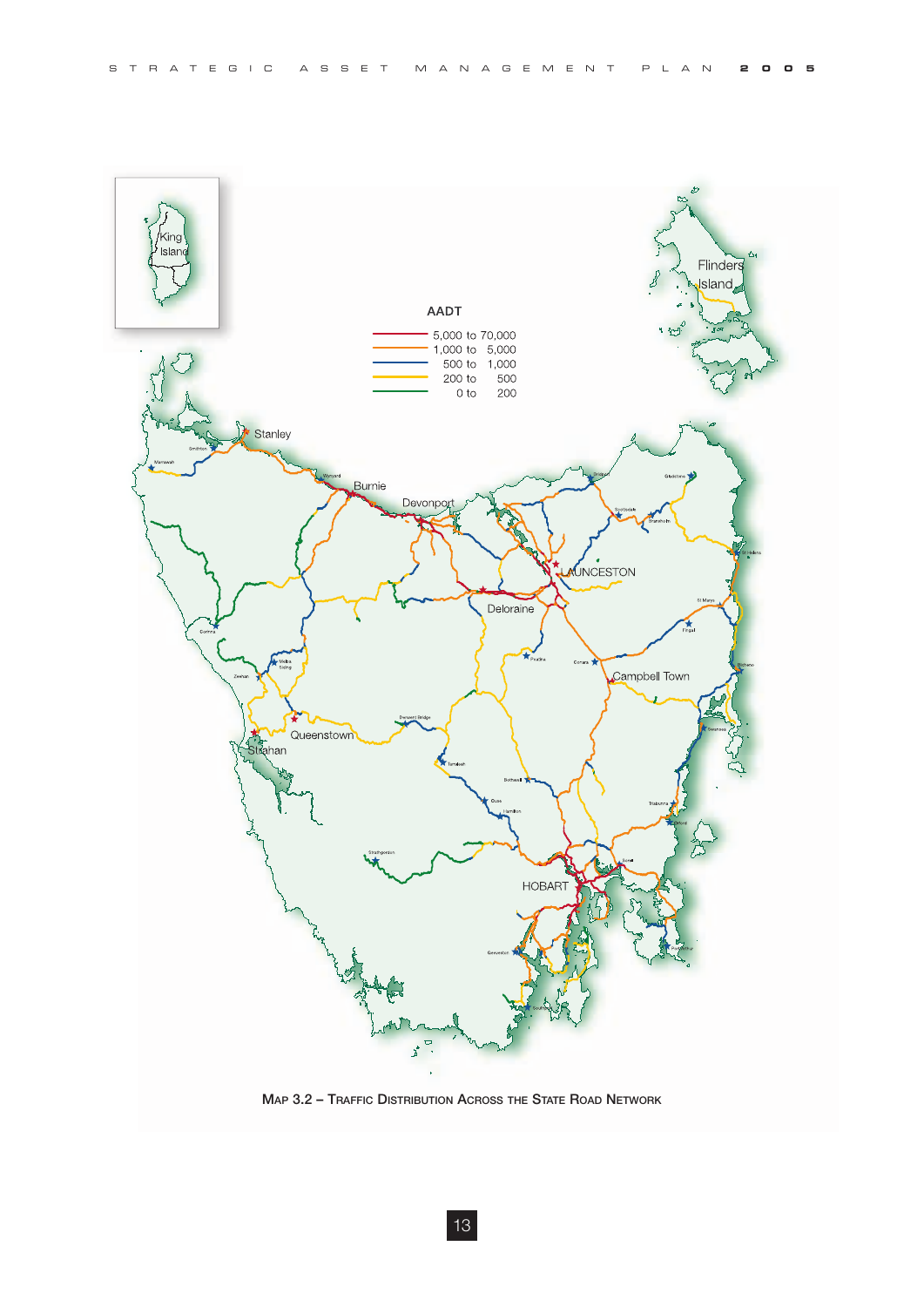# 3.3 Asset Condition

#### **Overview - Roads**

The condition of the roads is generally reflective of their strategic purpose, as Category 1 roads are maintained to a higher standard than Category 2 roads etc. Consequently, the condition of the former National Route is significantly better than the remainder of the system, in almost all the measured assessment criteria.

Condition surveys, are taken on a periodic basis. DIER produces an annual *State of the Network Report* and table 3.3 following, is a summary of the 2004 Report using extracted aggregated data.

#### **The table may be interpreted by reference to the following criteria:**

| Assessment criteria | Measurement                             | Rating               |
|---------------------|-----------------------------------------|----------------------|
| Roughness (NRM)     | <70<br>$70 - 110$<br>>110               | Good<br>Fair<br>Poor |
| Rutting (depth)     | $<$ 10 $mm$<br>$10 - 20$ mm<br>$>20$ mm | Good<br>Fair<br>Poor |
| Cracking (width)    | $<$ 2mm<br>$2 - 5mm$<br>>5mm            | Good<br>Fair<br>Poor |

| Road                |      | <b>Roughness</b> | Cracking |       | <b>Rutting</b> | Assessed<br>overall condition |
|---------------------|------|------------------|----------|-------|----------------|-------------------------------|
|                     | Good | Poor             | Good     | Poor  | Poor           |                               |
| National Route      | 84%  | 1%               | 75%      | 19%   | 15%            | Very good                     |
| State Roads (South) | 45%  | 16%              | 95%      | $1\%$ | 21%            | Fair to Good                  |
| State Roads (NE)    | 52%  | 12%              | 91%      | 3%    | 12%            | Good                          |
| State Roads (NW)    | 49%  | 13%              | 90%      | 1%    | 14%            | Fair to Good                  |

#### **TABLE 3.3 – ROAD ASSET CONDITION**

The roughness surveys indicate that there is an increasing proportion of roads in a 'fair to good' state. Rutting levels generally follow the strategic nature of the road and accordingly the National Route has significantly less rutting than the remainder of the network. The proportion of roads suffering cracking, has generally remained stable.

Other condition criteria, (pot-holes, edge-breaks, line-marking etc.), are not currently measured as such, as these defects are addressed on a continual basis through the term maintenance contracts and the auditing process.

#### **Overview - Bridges**

At approximately 43 km, the total length of bridging equates to about 1.2% of the length of the road network. Based on current condition ratings, the bridges serving the National Route are considered to be in a "good to very good" condition, with those serving the State Roads being in a "fair to good" condition. Therefore the bridge asset is considered to be in a generally good condition overall and is being managed in a professional manner. This assertion is supported by the annual condition and monitoring reports as well as the program-specific inspections undertaken to validate the long-term projections for works and services.

#### **Ageing Issue**

Ageing and deterioration of the asset is a critical management issue. Some 70% of the present road network is older than its nominal design pavement life of 20 years. Approximately one quarter of the bridge stock is at or near the end of its design life, with 2% older than 100 years. Less than 20% is under 20 years old.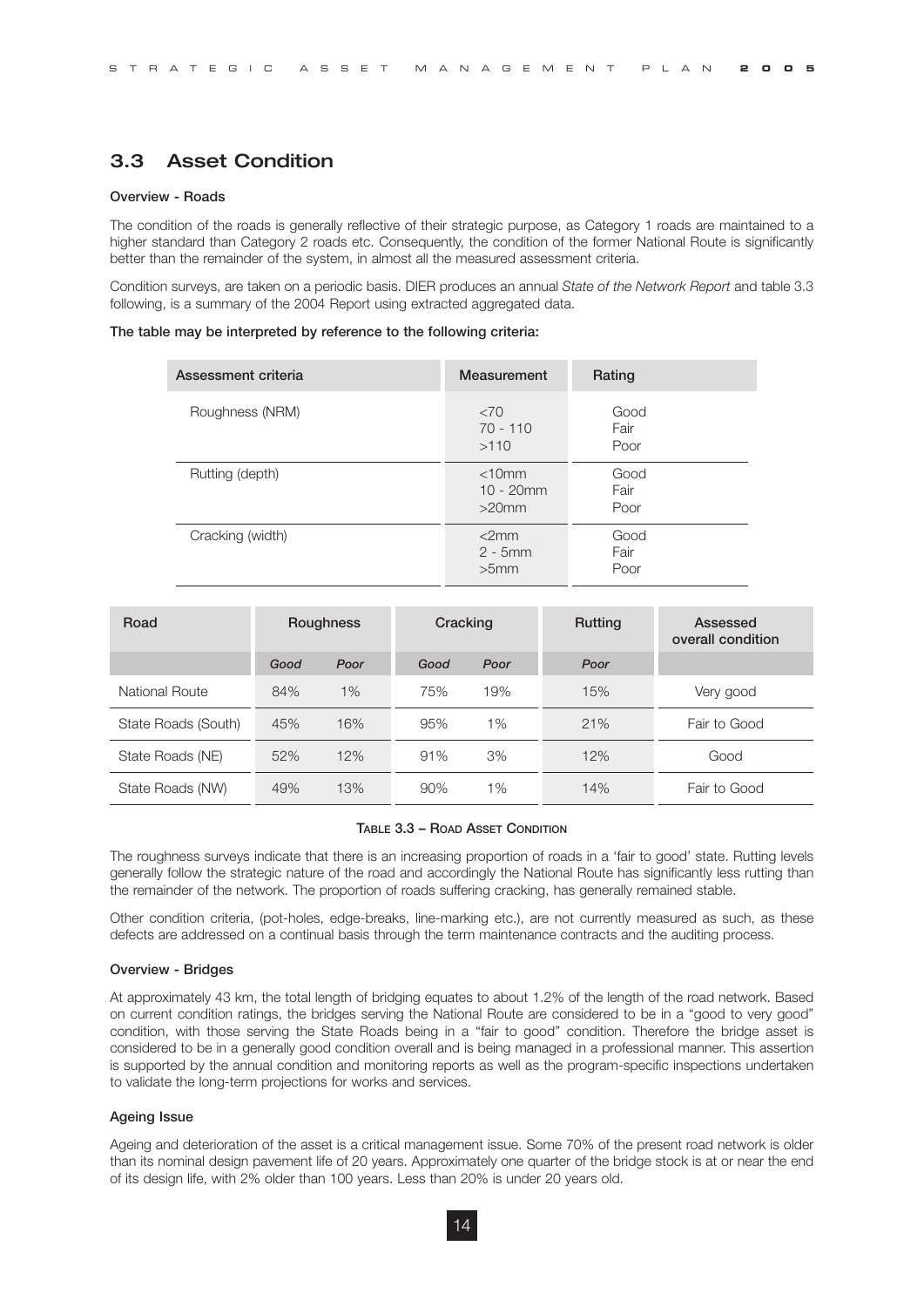# 4.0 Strategic Context

#### **Overview**

This Section nominates the basic function of the road network and its relationship with other modes of transport. The Government's transport vision and the corporate vision of DIER are each referred. The social and commercial demands that drive good asset management are identified and their influence discussed.

## 4.1 Strategic Drivers

*Transport is vital in supporting Tasmania's economic and social wellbeing. The State roads system needs to work efficiently and effectively and integrate with all other components of the transport system.*

*Tasmania Together* is the Tasmanian Government's 20-year social, environmental and economic plan. It contains goals, targets and a timeframe for targets to be achieved. It will be used to inform budget decisions. While none of the goals and targets directly addresses road infrastructure, many of the goals and targets can only be achieved through having the State road system adequately maintained.

In association with the development of *Tasmania Together*, a Transport Forum developed a *transport vision* and identified principles and objectives to be used in its achievement. The transport vision is:

# *Tasmania's Vision for Transport*

*Enhance Tasmania's development, lifestyle and community wellbeing through an effective, efficient and sustainable transport system.*

To achieve the transport vision, the SAMP needs an appropriate level of responsiveness and have some flexibility to incorporate major external factors, for example, new Government policies and initiatives. The key principles of the Vision are aimed at ensuring that our transport system is:

- Safe, fair and accessible to everyone
- Efficient and effective
- Environmentally sustainable
- Strategically planned for the long term
- Responsive to community and industry needs, and
- Integrated with transport systems outside Tasmania.

The DIER document *Connecting Tasmania - Draft Tasmanian Road Hierarchy and Targets* is a further strategic driver for the SAMP. It provides the strategic framework for categorising the road network into a hierarchy of roads and routes, based on their intended functionality and level of use. Prepared in 1999, this document nominates the traffic profiles for each road category and summarises the target performance standards that are to apply. (Refer also 6.2)

The DIER Corporate Plan (2003/04 – 2005/06) contains the following Vision:

# *DIER Corporate Vision*

*DIER will be a responsive organisation that leads to the creation of the best physical, regulatory and information infrastructure in Tasmania.*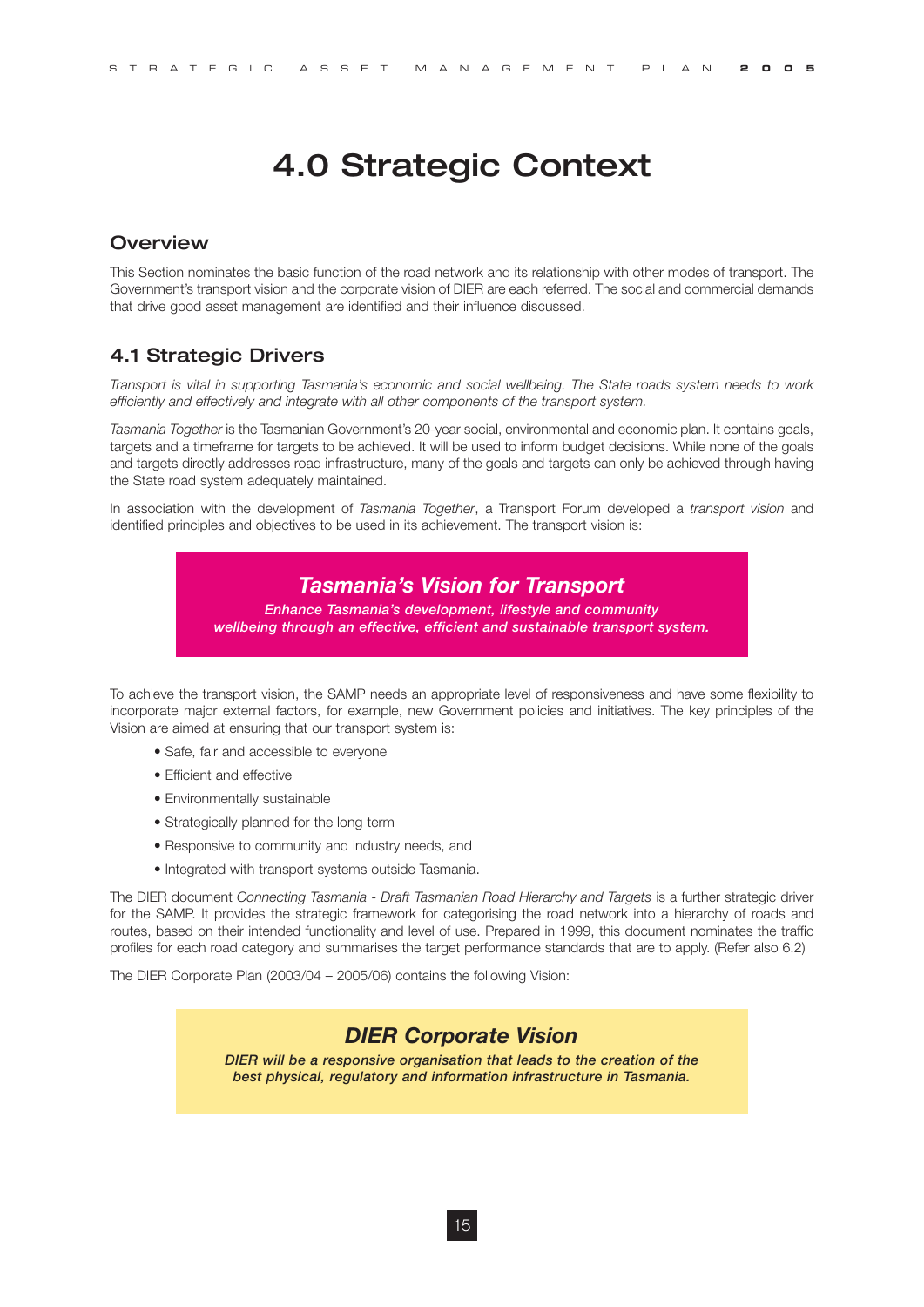#### **The Corporate Plan goes on to specify the following Strategic Objectives:**

- To maintain and develop the infrastructure frameworks to advance social and economic development
- To achieve stakeholder support for all our business activities
- To collaborate within DIER and across all tiers of Government
- To maintain and develop a committed and capable workforce
- To achieve best value for money within budget

The *Roads and Public Transport Divisional Plan* (2004 – 2007) includes the development and completion of the *Strategic Asset Management Plan* as one of its major priorities.

### 4.2 Demand Drivers

Roads are built and maintained to serve a purpose: to support Tasmania's economy and society with an efficient, effective, safe and accessible road transport system. The State Road Network needs to be designed and maintained to adequately serve the long-term demands for the movement of people and freight. While this Section describes the likely changes in demand, unforeseen circumstances and innovations will always need to be monitored for their possible impact on this SAMP.

The most important changes in demand that can be predicted with reasonable certainty are:

#### **Heavy Freight Demand**

- If present trends continue, the Tasmanian road freight task measured in tonnes will almost quadruple by 2020. As heavy vehicles cause the most damage to the roads, this will place a huge demand on maintenance. This is arguably the most important issue that the SAMP needs to address.
- Pulpwood plantations, mostly concentrated in the North-west and north, will soon start to be harvested and will increase in volumes, at least doubling in the next 15 years.
- There will be new industrialisation, and there is the likelihood that there will be a new, major wood processing facility to process the logs that will result in changed flows of logs and road use.
- The global market is causing the increasing centralisation of manufacturing and processing and is causing increasing demand for greater efficiency in road transport and greater competition between road service providers. This in turn will lead to the continuation of the trend towards greater use of high productivity vehicles and technical innovation in vehicles, and may lead to new demands for which the existing road system was never designed.
- The Tasmanian economy is largely export oriented. To maintain and improve this position, Tasmania needs to have efficient and effective access to its industrial sites with a road transport system that is well integrated with State and Local Government infrastructure, and other modes of transport. Well-researched and carefully developed planning schemes that take full account of the projected needs and directions of the transport sector, will provide for an improved investment climate and consequent economic outcomes.

The future of the Tasmanian rail system as a general freight carrier is uncertain. An increase in market share, especially for heavy freight transport, will decrease pressure on the road network. If rail decreases its market share, then the freight task that it currently carries will likely need to be carried by road.

#### **Light Freight Demand**

Couriers, parcel freight and home deliveries are increasing, in particular with the availability of increasing use of just-intime delivery and increasing use of internet home ordering. While this may impact many local roads more than State Roads, those State Roads connecting outlying industrial estates and areas of low density housing development on the fringes of urban areas, will carry increasing numbers of light freight vehicles.

#### **Tourism Demand**

The increase in tourists through the introduction of the three Bass Strait ferries and low-cost air travel is resulting in more tourists driving on Tasmania's roads. The addition of some 74,000 visitor vehicles travelling the network each year, is placing a significant demand on the infrastructure asset. Visitors not only expect a safe, well maintained road system, but one with a high level of amenity that adds to the overall travel experience. As well as the roads used to access main tourist destinations, roadside infrastructure such as signage and rest areas will need to be maintained at suitable levels to encourage return trips to maximise this important element of the Tasmanian economy.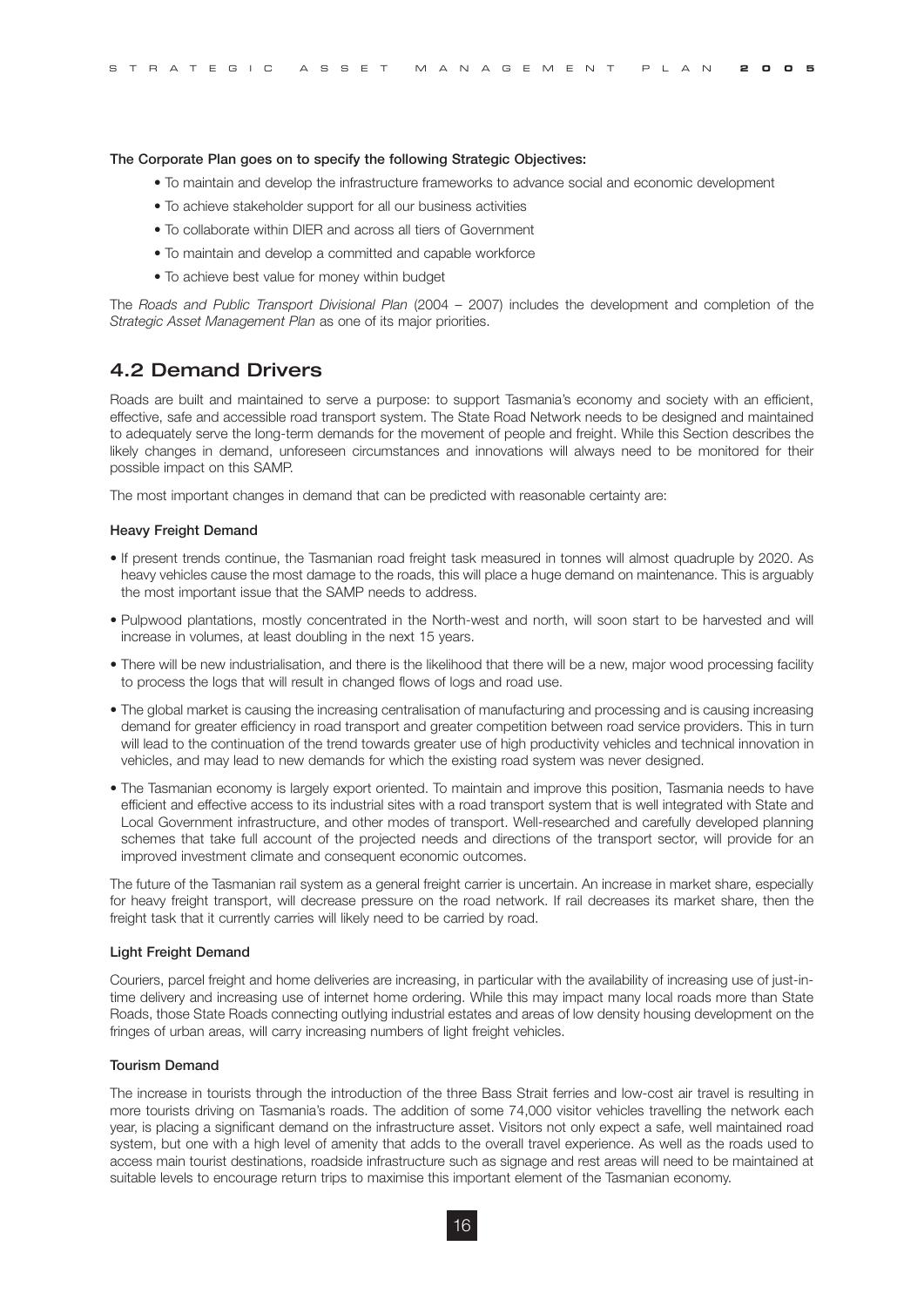#### **Social Demand**

- For some years, Tasmania's population level has been comparatively stable. However, recent figures indicate a decline in exits and an increase in the numbers of those coming to the State to live. Consequently, there is presently an upward trend in population numbers. Car ownership has increased and the use of vehicles for travelling to and from work has elevated by some 14% and is continuing.
- Despite the ever-increasing cost of motor fuels, greater levels of community wealth are facilitating increasing mobility. This is manifesting itself through increased numbers living in and commuting from rural residential and urban fringe areas resulting in a diminution of ready access to and from urban centres, especially at peak times.

In the long term, these changes will bring an increased pressure on the network and social demand will emerge as a significant management factor.

As life expectancy increases, the proportion of aged drivers is increasing. While the traditional view is that this sector of the population is less mobile, research shows that this is only true for the very old sector of the population. Roads will need to be better designed and managed to meet the demands and special needs of this increasingly important sector of the population.

#### **Demand for Safer Roads**

There is increasing public intolerance for road-related trauma and damage from motor vehicle accidents. The Tasmanian Government's *Tasmanian Road Safety Strategy* identifies safer roads as being one of the three keys factors to achieving the road safety vision of:

#### *Enhancing community wellbeing by minimising the number and severity of road crashes in Tasmania.*

Strategic road maintenance has a critical role in the management of network hazards and the achievement of the safety vision.

#### **Demand for Environmental Responsibility**

Even though the single most important factor in the future is likely to be the increased use of the network for heavy freight haulage - particularly by high-productivity vehicles - there is an increasing demand and community expectation that the network provides a satisfactory level of performance for increased traffic and a diverse range of uses. Accordingly, there will be a greater demand for strict compliance with all relevant statutes, and the continuing development and implementation of environmental-protection strategies for:

- Road-maintenance operations, particularly those that may lead to the spillage of contaminants and the generation of noise and dust
- Roadside maintenance and land-care operations, to improve aesthetics, through weed and pest control, removal of litter, control of fire-hazards and measures to ensure the preservation of endangered animals, plants, natural communities, aboriginal and historic heritage

## 4.3 Technological Drivers

There are two aspects of technology associated with the management of roads and bridges:

#### **Infrastructure Technology**

While the basic technologies associated with roads and bridges (ie granular pavements with bituminous surfacings and bridges built of concrete, steel and timber) are unlikely to change in the medium to longer term, a number of techniques are used to enhance their performance. These include the use of:

- Stabilisation of granular pavements with lime, cement and bitumen
- Polymers, geotextiles and emulsions for sprayed surfacings
- Open-graded, stone mastic and ultra thin asphalts
- Supplementary cementitious materials to enhance the durability of concrete
- Stainless steel reinforcing in concrete
- Carbon fibre materials for bridge strengthening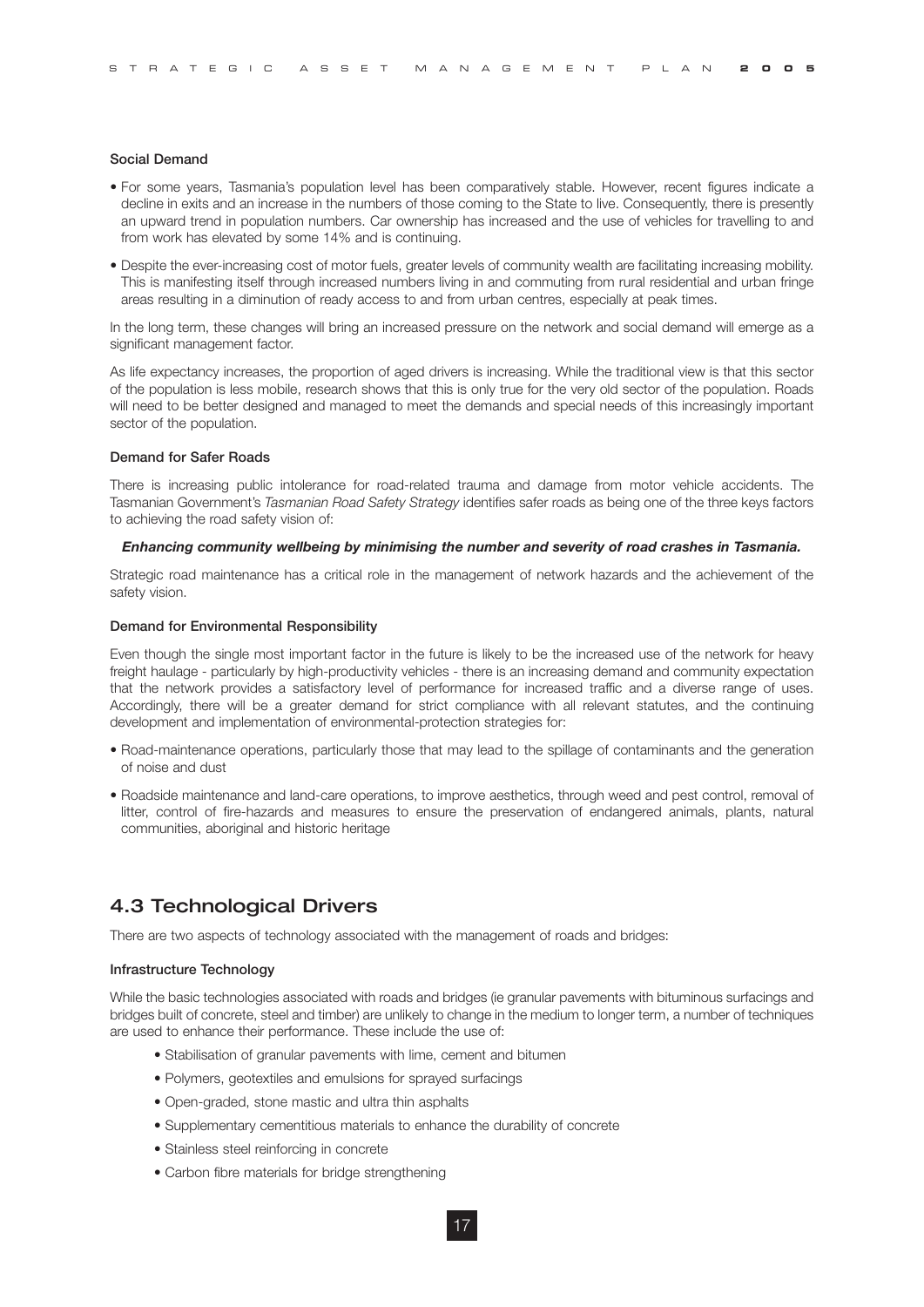#### **Road Use Technology**

Technological developments of vehicles continue to increase the demand for the road system. Increased permissible masses for heavy vehicles were introduced from August 1999 on the basis of the 'road friendliness' of load-sharing suspensions. While there was extensive research undertaken as part of the OECD research project DIVINE (acronym for Dynamic Interaction between Vehicle and INfrastructure Experiment), there remains some uncertainty about the benefits of 'road friendly' suspension, particularly in situations such as low speed roads and where impacts are repeated spatially, and whether the suspensions are 'bridge friendly'. Changes to tyres, with the use of super singles and radials with high tyre pressures, are also having an impact. In recent years, there have been major changes in the configuration of vehicles with the introduction of superdogs and B-doubles.

In the interests of achieving greater road transport efficiencies across the nation, the National Transport Commission (NTC) has been developing a set of safety and infrastructure protection standards which are based on performance measures and thresholds. These standards form the criteria for establishing whether proposals for vehicle operations (particularly those involving new, innovative vehicles) meet the required safety and infrastructure protection standards to operate under the Performance-Based Standards (PBS) approach. This approach is an optional alternative to existing prescriptive rules on vehicle mass, dimensions and configuration, in accordance with the policy principles agreed by the Australian Transport Council (ATC) in May 2001.

The standards are designed to ensure that PBS vehicles cause no more road or bridge wear than their prescriptive equivalents.

Technological developments also provide the opportunity to manage demand for the road system through the use of intelligent vehicle systems. Those systems allow opportunities to provide access for over-dimension and over-mass vehicles to parts of the network which have adequate structural capacity for both roads and bridges, with road user charges funding the marginal costs of increased asset consumption.

### 4.4 Key Management Elements

#### **In the strategic context, the key management elements become:**

- (i) Ensuring appropriate asset use and functionality
- (ii) Maximising asset utilisation (ie. service potential is optimised)
- (iii) Application of full life-cycle analysis and costing
- (iv) Reduction or rationalisation of those assets not achieving a high level of productive outcome
- (v) Defining clear responsibilities for all elements of the asset, accountability and reporting
- (vi) Recognition that the management of the infrastructure assets must be directed at providing optimum services to the community

#### **In essence this means:**

- (a) Continued monitoring and strategy-refinement in relation to ensuring compliance with, and delivery of, the Government's *Transport Vision and the Corporate Vision* of DIER.
- (b) Continued research, inter-agency liaison and identification of road-safety issues and the implementation of strategic measures for mitigation of road trauma.
- (c) Continued research and adoption of proven, contemporary technologies for enhancement of asset functionality commensurate with life-cycle cost-value and best practice.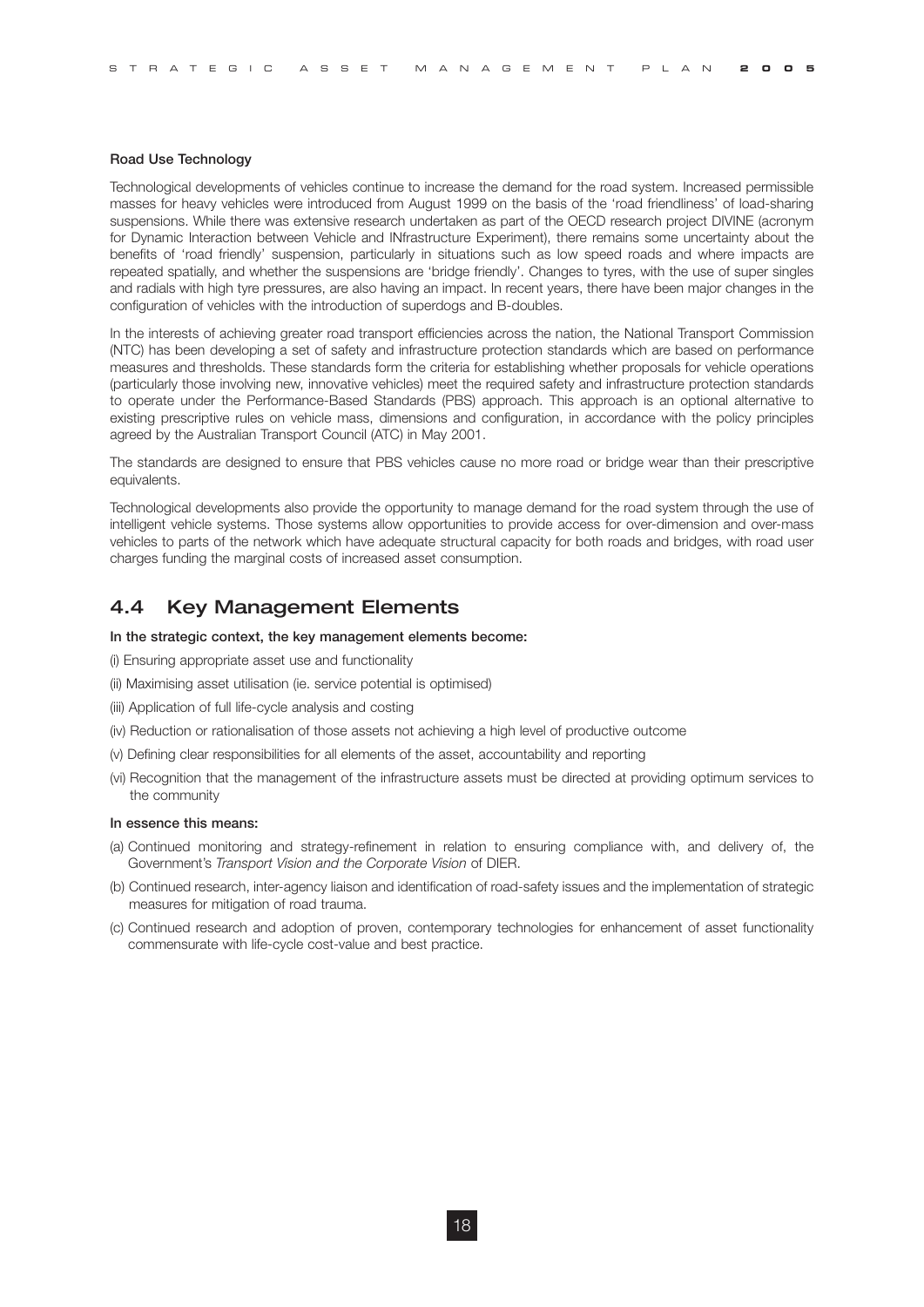# 5.0 Objectives

### **Overview**

This Section nominates the Objectives of Strategic Asset Management.

#### 5.1 Objectives of Strategic Asset Management

The overall objective of Strategic Asset Management is essentially contained in the Government's *Transport Vision*  (ref. 4.1). The support objectives, necessary for delivery of the *Vision*, are:

- Provision of a safe asset for all users
- Minimisation of restrictions on user access to the road network
- Provision of an effective road network that supports an efficient road freight transport
- Preservation of asset value and integrity through sustainable, cost-effective maintenance practices
- Provision of an effective emergency response service
- Management of the asset in an environmentally responsible and sustainable manner
- Provision of road corridors and user facilities with appropriate amenity
- Management of the road network according to Asset Management Principles
- Minimisation of exposure to litigation due to nonfeasance
- The continued development of a funding framework and rationale that will ensure levels of funding are sustainable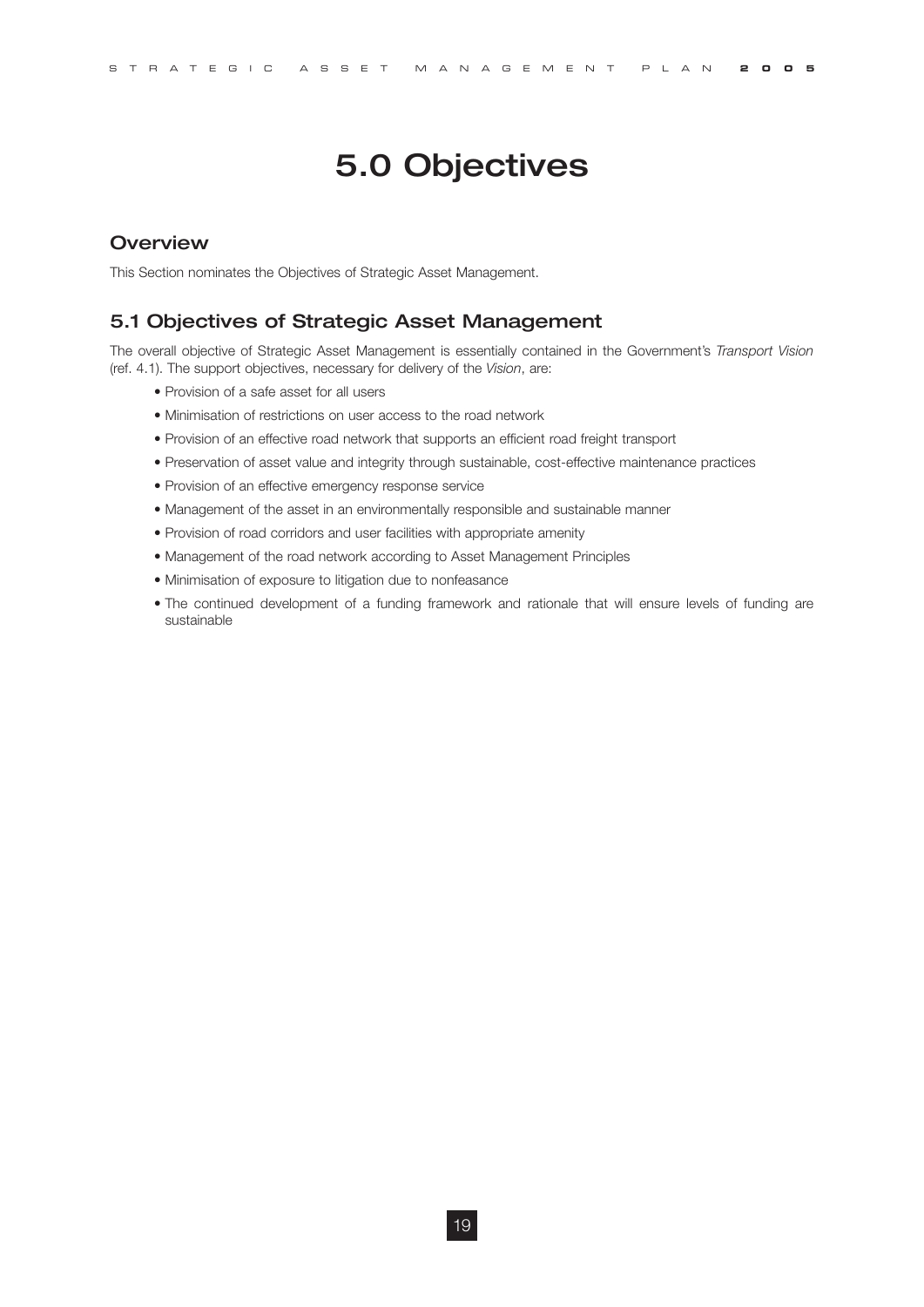# 6.0 Levels of Service

### **Overview**

This Section identifies the required Levels of Service across the road hierarchy, as well as asset performance targets and community expectations.

### 6.1 Strategic and Corporate Goals

DIER corporate goals focus on a safe, efficient, reliable and sustainable transport system which will provide social and economic benefits. Safety, efficiency and reliability will continue to be primary outcomes from the Department's programs for asset enhancement, development, maintenance, rehabilitation and replacement.

Limitations on funding however, have a major impact on the ability to achieve these outcomes and, in particular, continue to provide a sustainable road system. A key objective of this Plan is to assess the levels of funding required to achieve agency and Government goals and outcomes and the implications of different funding levels on Levels of Service.

### 6.2 Road Hierarchy and Targets

The Road Hierarchy categorises roads based on function and use, and sets targets that will provide the roads with a consistent look, level of safety and driving "feel", so that in the long term they provide a uniform and predictable service.

| <b>Road Hierarchy</b>      | <b>Target Levels of Service</b>                                                                                                                                                                                                                                                                                                        |
|----------------------------|----------------------------------------------------------------------------------------------------------------------------------------------------------------------------------------------------------------------------------------------------------------------------------------------------------------------------------------|
| Category 1 – Trunk Roads   | Sealed surface – overtaking lanes at least each 15km – dual carriageway where<br>warranted - town by-passes where economically justified - high-performance<br>road markings – 100kmph road standard – junctions for high-productivity vehicles<br>- truck parking at least each 50km - limited property access directly onto the road |
| Category 2 – Freight Roads | Sealed surface – overtaking lanes where warranted – standard road markings –<br>100kmph road standard - junctions for high-productivity vehicles - truck parking<br>at least each 50km - limited property access directly onto the road                                                                                                |
| Category 3 - Access Roads  | Sealed surface – overtaking lanes where warranted – standard road markings –<br>80kmph road standard in rural areas - junctions for high-productivity vehicles<br>where appropriate - truck parking at least each 50km - limited property access<br>directly onto the road complemented by local government planning and control       |
| Category 4 – Feeder Roads  | Sealed surface – overtaking lanes where warranted – standard road markings –<br>60kmph road standard - junctions for high-productivity vehicles where<br>appropriate - property access directly onto important roads complemented by<br>local government planning and control                                                          |
| Category 5 – Other Roads   | Meet appropriate minimum safety standards for road use, with a higher standard<br>for those roads used for agricultural or forestry purposes.                                                                                                                                                                                          |

**The target Levels of Service for the various road categories are:**

**TABLE 6.2 – ROAD HIERARCHY TARGET LEVELS OF SERVICE**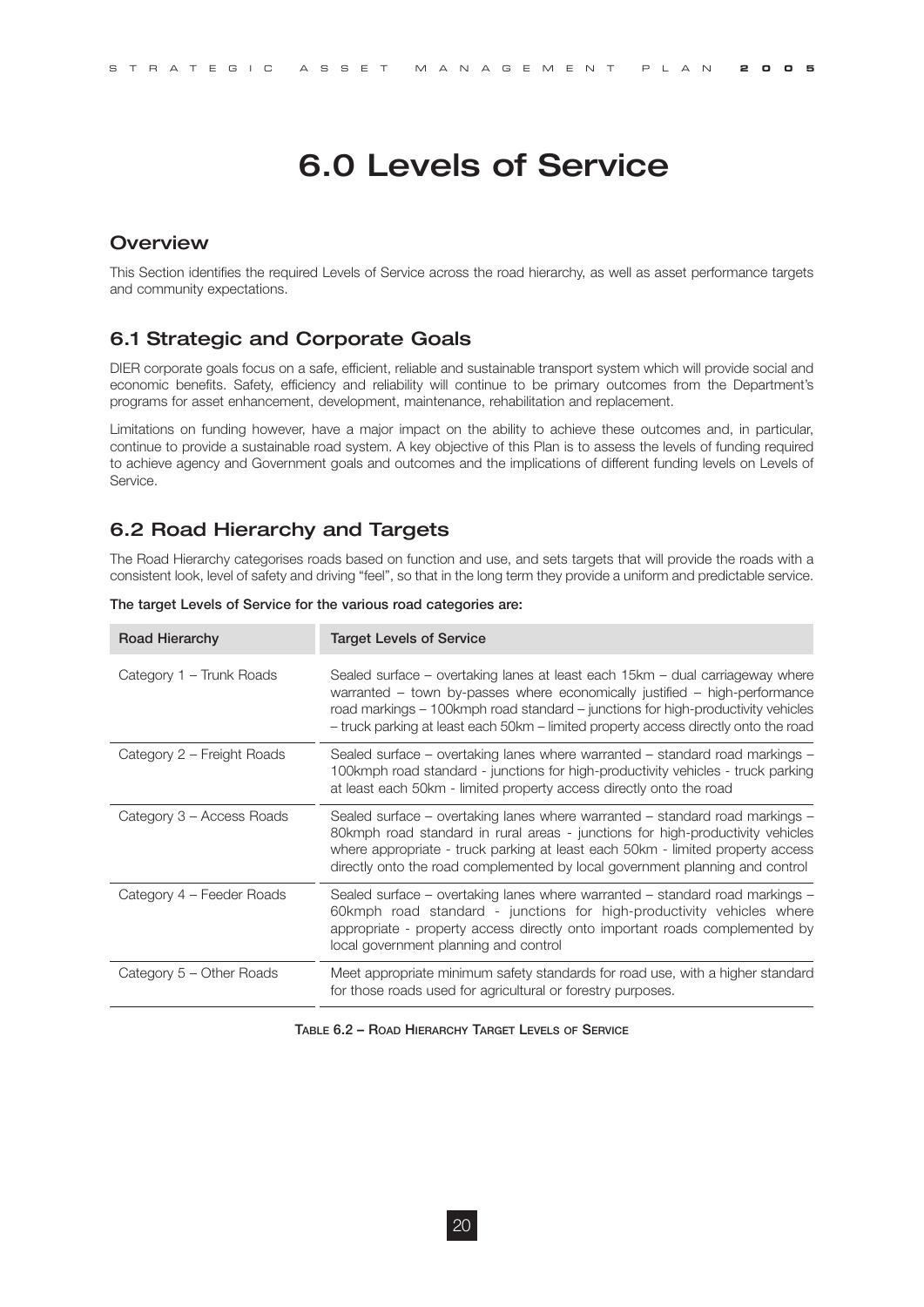### 6.3 Bridges

Bridge service levels for public safety and structural competency, are stipulated by the relevant National Standards, design codes and specifications. The functional Levels of Service are:

- There is no impediment to road traffic in relation to legal axle loads and freight dimensions ie. what can be carried along the road should be carried by the bridge.
- It is open to use at all times (other than occasional maintenance closures)
- Its design and construction takes full account of contemporary technologies, site and environmental conditions, road speeds, present and projected use

### 6.4 Road Safety

#### *Safety is one of the corner-stones of DIER's road management system.*

All routine road maintenance contracts are designed to provide a safe road environment for the travelling public through the specification and implementation of performance-based standards which are written to address safety issues. Standards are defined in terms of *Maximum Defective Condition* and *Intervention Levels/Response Times*, and are regularly reviewed, often after consultation with stakeholders and /or in response to their needs.

The condition of the road network is closely monitored on a regular basis to ensure that it is operating in a safe manner and to highlight areas that need attention. Skid resistance is one of the key measures that is monitored on a networkwide basis and road crash statistics are used to target particular sites for remedial action.

Bridges are also inspected regularly to ensure that they continue to operate safely at all times, within the legal load limits.

# 6.5 Road Accessibility

In order to facilitate the transport task, roads need to be accessible to the transport industry and the travelling public in general. DIER aims to meet this need by addressing the specific accessibility issues through the following strategies and accessibility targets:

| <b>Issue</b>               | <b>Accessibility Target</b>                                               | <b>Delivery Strategy</b>                                                                                                                                                           |
|----------------------------|---------------------------------------------------------------------------|------------------------------------------------------------------------------------------------------------------------------------------------------------------------------------|
| Heavy vehicles             | Use of all major roads                                                    | Definition of freight routes, focusing on<br>Category 1, 2 and 3 roads.                                                                                                            |
| Higher Mass Limits         | Access to important regions                                               | Definition of specific routes                                                                                                                                                      |
| High-productivity vehicles | Access to important regions                                               | Definition of specific routes                                                                                                                                                      |
| Special mass access        | Access to all regions                                                     | Issue of special, conditional permits                                                                                                                                              |
| Flood protection           | Elimination of road closures and<br>flood-hazard accidents                | Adoption of appropriate design standards<br>for road and bridge works and a continuing<br>involvement in flood-plain management<br>where appropriate                               |
| Land stability             | Minimisation of road closures                                             | Continuing investigation, planning, risk<br>assessment and development of<br>appropriate management strategies,<br>including reactive emergency management<br>when the need arises |
| Emergency management       | Minimisation of road closures                                             | Prompt implementation of relevant<br>emergency management procedures by<br>DIER and its maintenance contractors.                                                                   |
| Delays due to roadworks    | Minimal delays due to full or partial<br>road closures at any work sites. | Close supervision of specified maximum<br>delay times required for specific contract works                                                                                         |

| TABLE 6.5 - ROAD ACCESSIBILITY TARGETS |
|----------------------------------------|
|----------------------------------------|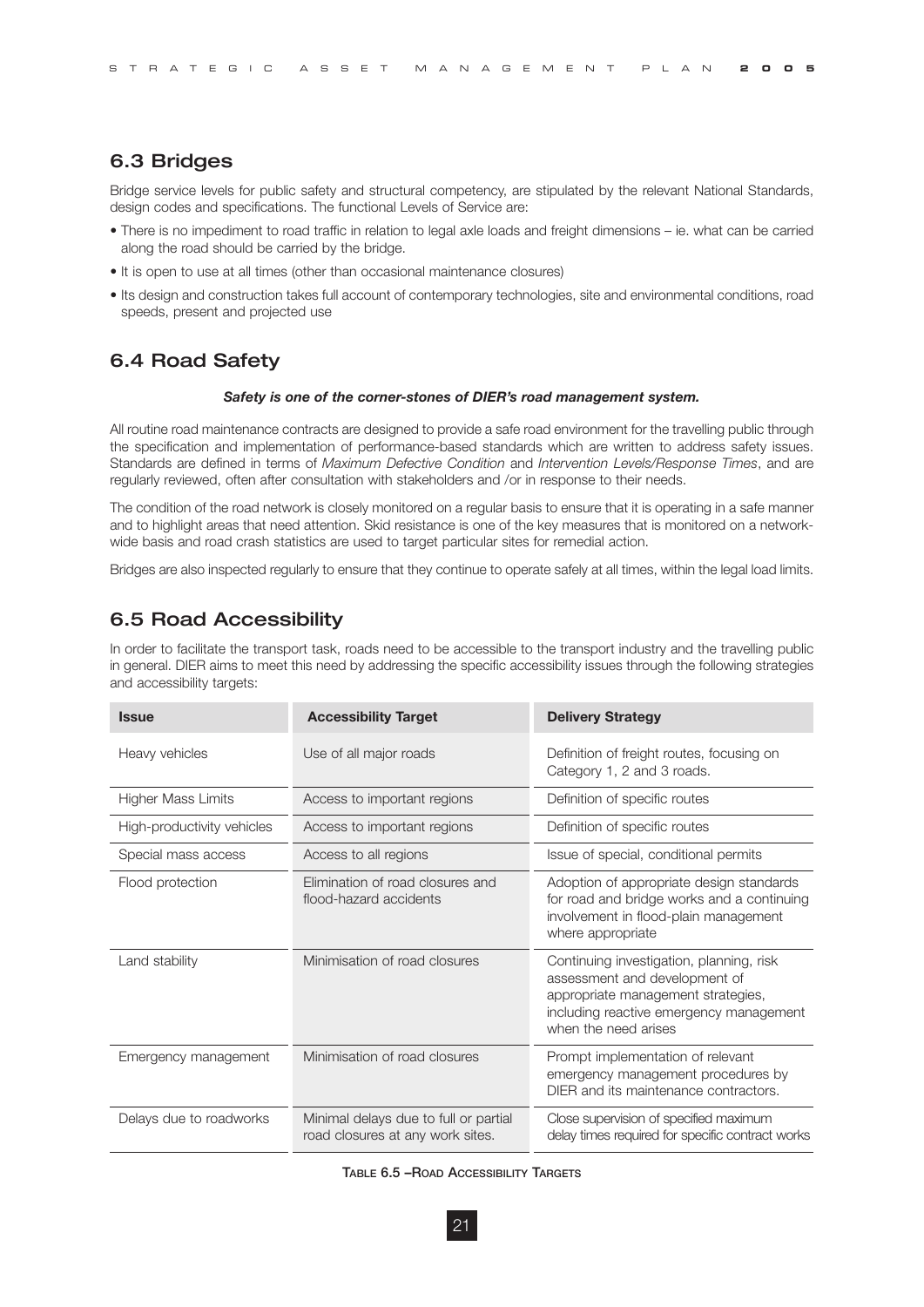# 6.6 Customer Research and Expectations

Research into customer expectations of levels of service from the network is limited, and the levels are often inferred from technical standards.

#### **A number of specific surveys have nevertheless been undertaken and these include:**

- The 1997 and 2003 DIER *Road Freight Surveys*
- The *Tasmanian Visitor Information System* (TVIS) survey of tourism facility signage
- ARRB TR research into a *Truck Ride Index*
- Austroads *User Satisfaction Index*

Community feedback is, however, commonplace where there are perceived deficiencies in the performance of the asset and may take the form of complaints about road surface condition, delays at road works, inadequacy of roadside tourist amenities or the height of grass on road verges. Conversely, little feedback occurs where levels of service meet community expectations.

Accordingly, the present levels of service have evolved over time and it is expected that this will be a continuing process as national standards, community needs and expectations change. Future maintenance contracts that provide a greater level of flexibility will therefore be developed and negotiated.

Service levels for public safety are stipulated by relevant National Standards, design codes and specifications.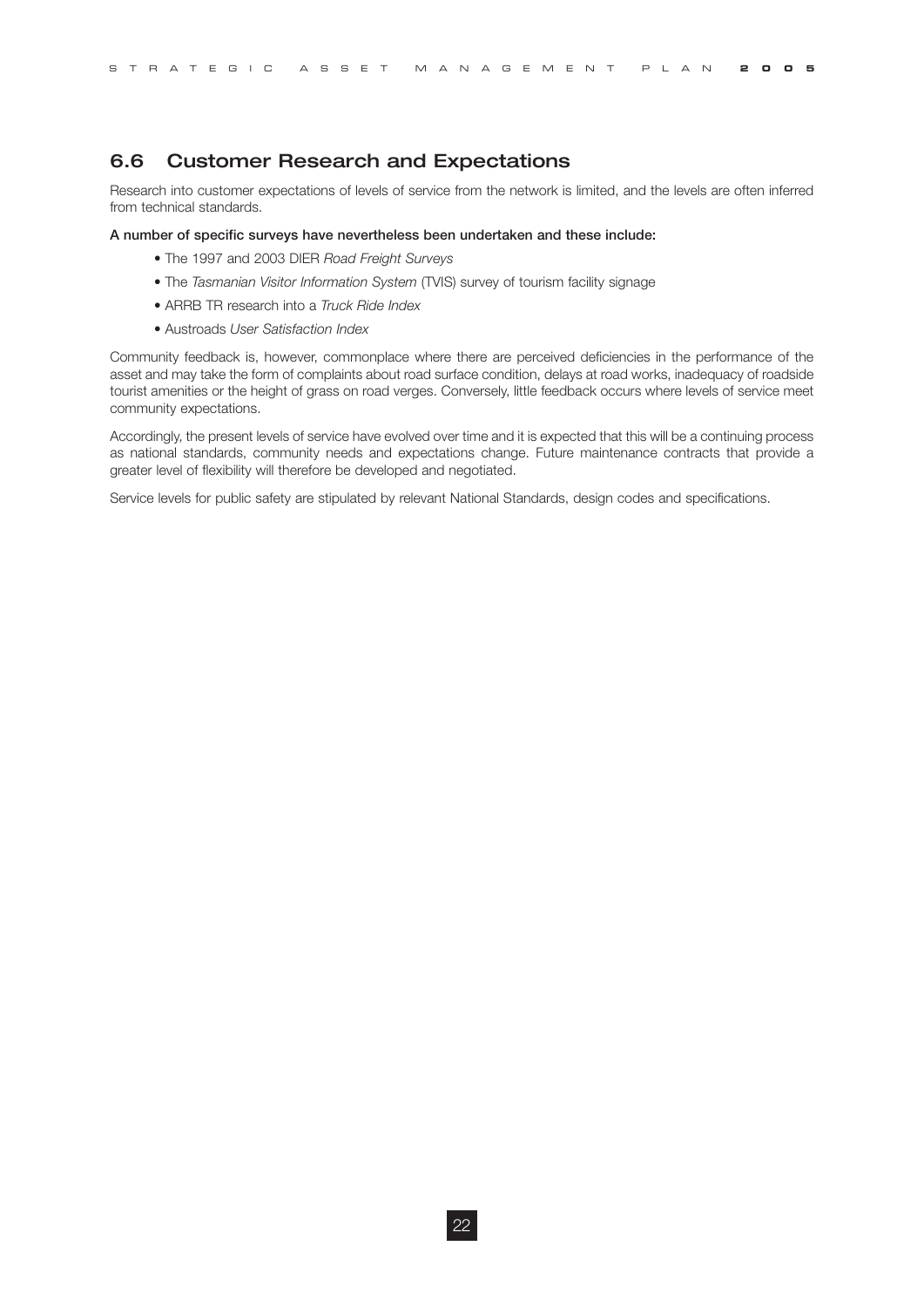# 7.0 Management Strategies

#### **Overview**

This Section identifies the operational framework for the strategic management of the asset, illustrating the interrelationship between management drivers, plans and programs. In particular, the strategies to be implemented for the delivery (and risk-minimisation), of the principal Objectives, are nominated and tabulated.

# 7.1 Introduction

Roads and bridges are managed according to contemporary Asset Management principles. This involves a systematic process of effectively maintaining, upgrading and operating assets, combining engineering principles with sound business practice and economic rationale. The system also provides the tools necessary for a structured but flexible approach to making the decisions necessary to achieve the *Transport Vision*, the objectives nominated in this SAMP and satisfy public expectations.

### 7.2 Framework for Strategic Management

The framework within which the management of the infrastructure is developed and implemented, is illustrated at 2.3. In essence it comprises:



Pavement management and optimisation, is based on the World Road Association's HDM-4 highway development management model. It provides input for strategic planning and assists in medium to long-term predictions of network performance and funding estimates for a range of different scenarios. High-level management strategies and optimum pavement maintenance programs have been developed within specified budget constraints. The HDM model is considered an important management tool.

The bridge network is managed through a combination of life-cycle projections and expert analyses of condition inspections and ratings, in order to develop management strategies, short-term maintenance programs and long-term replacement plans.

## 7.3 Management of Key Risks

**The strategies outlined in this Plan seek to manage the following key risk issues:**

- *Providing a safe asset for all users* through the provision of appropriate levels of service,
- *Enabling the freight industry to do its business*  by facilitating an efficient access to the road network and providing suitable levels of service,
- *Minimising the contingent liability for future maintenance by applying sustainable maintenance funding levels and* practices now the liability for future governments and taxpayers will be controlled. This is particularly important given the ageing nature of the asset. A funding framework and rationale will be developed.
- *Minimising exposure to litigation due to nonfeasance issues*  by managing the road network according to a transparent and well-documented system which reflects contemporary asset management principles.
- *Ensuring maintenance practices are environmentally sustainable and meet all legislative requirements*  by appropriate works specifications and firm management of all asset-maintenance contracts.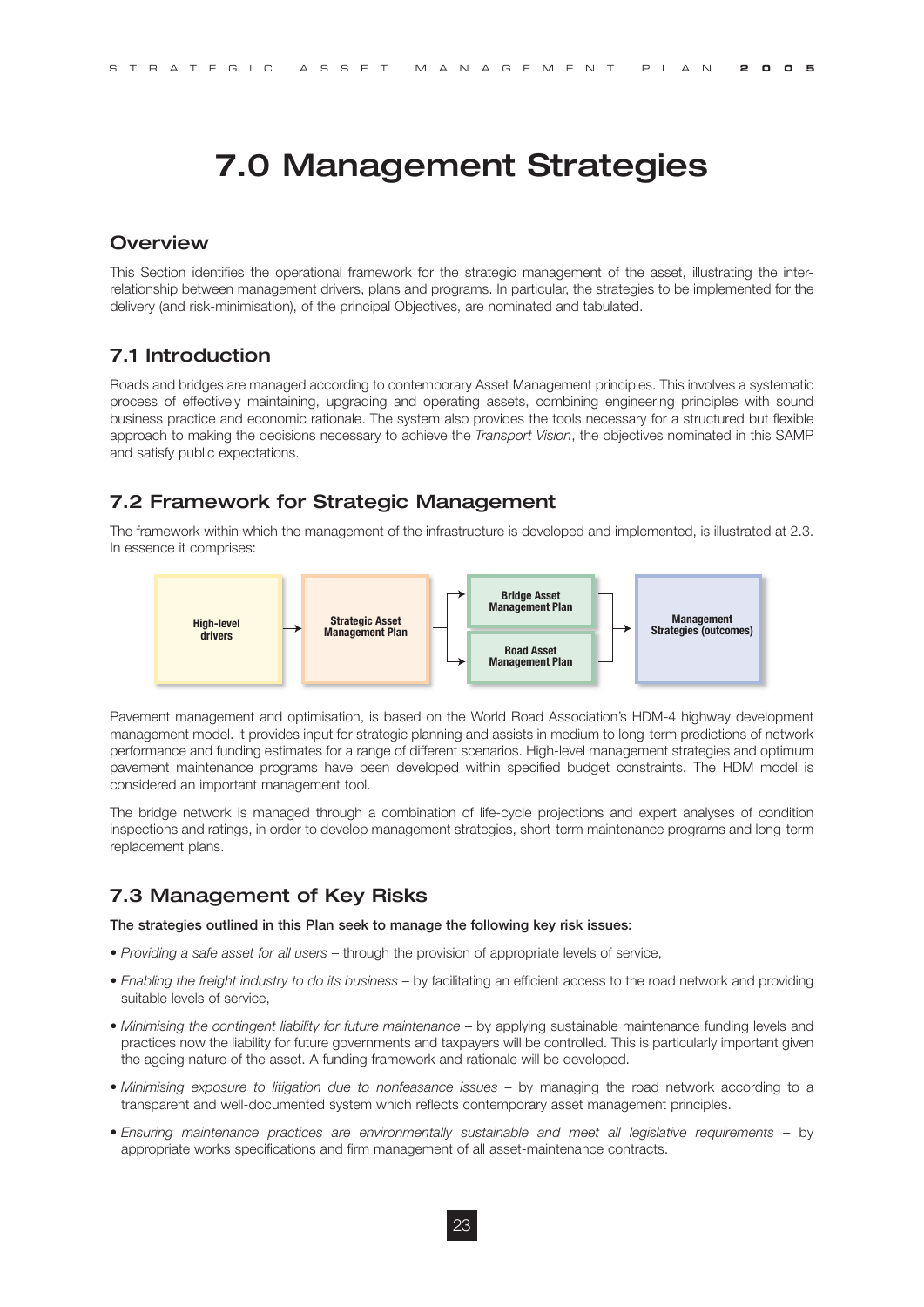STRATEGIC ASSET MAN AGEMENT PL AN **2005**

# 7.4 Management Strategies

**The strategies for the achievement of the Objectives, are summarised in the following schedule:**

| <b>OBJECTIVE</b>                                               | <b>STRATEGY</b>                                                                                                                                                                                                                                                |
|----------------------------------------------------------------|----------------------------------------------------------------------------------------------------------------------------------------------------------------------------------------------------------------------------------------------------------------|
| 1. Provide a safe asset for all users                          | (i) Undertake routine asset inspections and perform timely maintenance<br>activities which have been prioritised according to accepted safety<br>standards, affordability and available resources,                                                             |
|                                                                | (ii) Provide road surfacings of adequate skid resistance, in accordance<br>with the Skid Resistance Strategy,                                                                                                                                                  |
|                                                                | (iii) Maintain adequate pavement drainage to minimise the potential for<br>ponding and aquaplaning,                                                                                                                                                            |
|                                                                | (iv) Proactively manage road surfaces and the road corridor generally to<br>counter the effects of ice/snow/fog,                                                                                                                                               |
|                                                                | (v) Restore and maintain gravel road shoulder and verge profiles to<br>appropriate standards,                                                                                                                                                                  |
|                                                                | (vi) Ensure that road delineation and traffic furniture meet approved<br>standards and provide appropriate guidance and protection for road<br>users,                                                                                                          |
|                                                                | (vii) Instigate a safety barrier replacement program to meet contemporary<br>standards, including the progressive replacement of low-standard<br>bridge fences with appropriate traffic barriers, as determined by<br>formal risk-analysis and prioritisation, |
|                                                                | (viii) Provide safe, functional and aesthetic pedestrian underpasses,                                                                                                                                                                                          |
|                                                                | (ix) Undertake road crash investigations and rectify asset defects where<br>required,                                                                                                                                                                          |
|                                                                | (x) Identify and manage high risk roadside hazards (eg dangerous trees,<br>known slips, etc),                                                                                                                                                                  |
|                                                                | (xi) Provide safe work-sites for workers and road users.                                                                                                                                                                                                       |
| 2. Minimise restrictions to user<br>access to the road network | (i) Facilitate access by High Productivity and Higher Mass Limits freight<br>vehicles to strategic freight routes through the Permit System,                                                                                                                   |
|                                                                | (ii) Facilitate access by over-mass and over-dimension vehicles to the<br>road network by application of nationally agreed standards and the<br>Permit System,                                                                                                 |
|                                                                | (iii) Strengthen and/or upgrade bridges on strategic freight routes to<br>meet projected transport needs, and progressively remove load limits<br>on Proclaimed bridges generally,                                                                             |
|                                                                | (iv) Operate and maintain structures facilitating both road and marine<br>transport (eg Bridgewater Bridge, Denison Canal Bridge), to ensure<br>continued effective performance, user safety and functionality,                                                |
|                                                                | (v) Operate the tidal flow system on the Tasman Bridge to effectively<br>manage peak traffic flow periods,                                                                                                                                                     |
|                                                                | (vi) Manage and control the installation of utility services within the road<br>reserve to minimise impact on the existing asset and future<br>developments.                                                                                                   |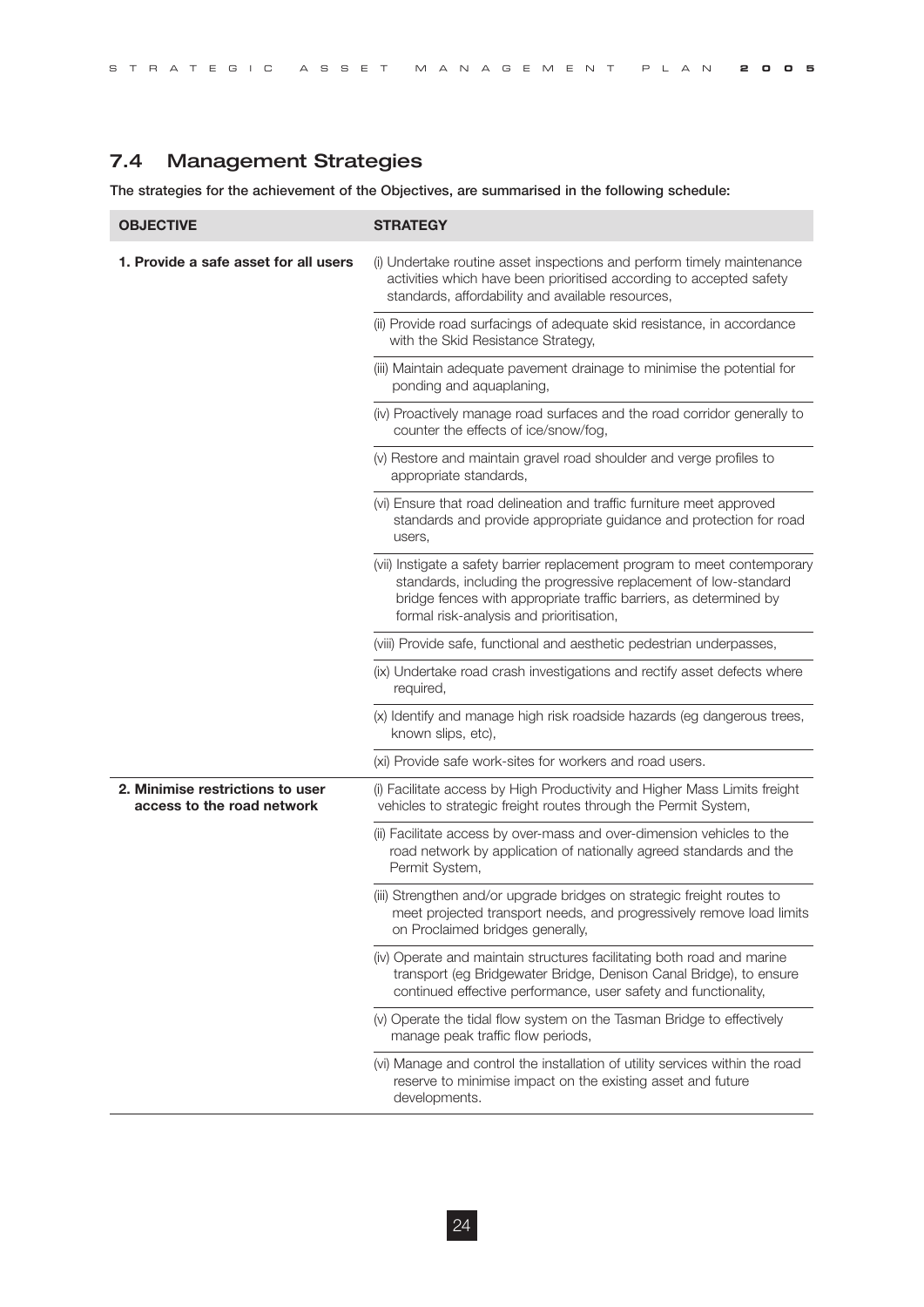| <b>OBJECTIVE</b>                                                                   | <b>STRATEGY</b>                                                                                                                                                                                                                                                                                              |
|------------------------------------------------------------------------------------|--------------------------------------------------------------------------------------------------------------------------------------------------------------------------------------------------------------------------------------------------------------------------------------------------------------|
| 3. Provide for efficient road<br>freight transport                                 | (i) Maintain pavement conditions to target levels which have been<br>optimised according to both transport user and agency costs,                                                                                                                                                                            |
|                                                                                    | (ii) Progressively widen roads and seal shoulders on high priority freight<br>routes in accordance with Strategic Road Hierarchy targets.                                                                                                                                                                    |
| 4. Maintain the integrity and<br>value of the asset                                | (i) Ensure the long term integrity of sealed road pavements and bridges<br>through sustainable maintenance and reinstatement programs,                                                                                                                                                                       |
|                                                                                    | (ii) Provide an effective program of re-sheeting and grading unsealed<br>roads to conserve pavement material and provide adequate strength,<br>drainage and a safe running surface,                                                                                                                          |
|                                                                                    | (iii) Ensure the long term integrity of road corridor infrastructure through a<br>structured maintenance program,                                                                                                                                                                                            |
|                                                                                    | (iv) Maintain a functional drainage system to protect the road structure<br>and ensure its long term integrity,                                                                                                                                                                                              |
|                                                                                    | (v) Replace existing timber bridges with more permanent structures<br>when they reach the end of their lives,                                                                                                                                                                                                |
|                                                                                    | (vi) Determine the load capacity of older and strategically important<br>bridges through a structured load-testing program.                                                                                                                                                                                  |
|                                                                                    | (vii) Exercise strict control to prevent use of equipment that will damage<br>roads more than the benefits of technology.                                                                                                                                                                                    |
| 5. Provide an effective<br>emergency response service                              | (i) Ensure that an Emergency Management System is in place for the<br>timely management of emergency events affecting the road network,<br>including routine responses by maintenance contractors and regular<br>emergency exercises in conjunction with affected industry and<br>community representatives, |
|                                                                                    | (ii) Provide and maintain sufficient Bailey (and other temporary) bridging<br>stock, for effective emergency response, and ensure the availability of<br>an appropriate level of related expertise,                                                                                                          |
|                                                                                    | (iii) Manage structures listed on the State's Critical Infrastructure Register<br>in accordance with nationally-prescribed security guidelines.                                                                                                                                                              |
| 6. Manage the asset in an<br>environmentally responsible and<br>sustainable manner | (i) Use a systematic approach to manage vegetation in the road reserve,<br>including declared weeds, high value conservation sites, dangerous<br>trees and fire hazard reduction,                                                                                                                            |
|                                                                                    | (ii) Ensure erosion control in the road reserve is addressed at the design<br>stage and is actively managed after road construction,                                                                                                                                                                         |
|                                                                                    | (iii) Ensure compliance with heritage and environmental legislation in<br>managing road corridors,                                                                                                                                                                                                           |
|                                                                                    | (iv) Establish policies and practices to encourage good relationships with<br>adjacent landowners,                                                                                                                                                                                                           |
|                                                                                    | (v) Ensure noise management issues are considered in all construction<br>and maintenance activities,                                                                                                                                                                                                         |
|                                                                                    | (vi) Maintain, in perpetuity, nominated historic bridges to ensure structural<br>competence, durability, heritage value and tourist attraction,                                                                                                                                                              |
|                                                                                    | (vii) Progressively remove lead-based paint on affected structures with<br>priorities determined by specific hazard assessments.                                                                                                                                                                             |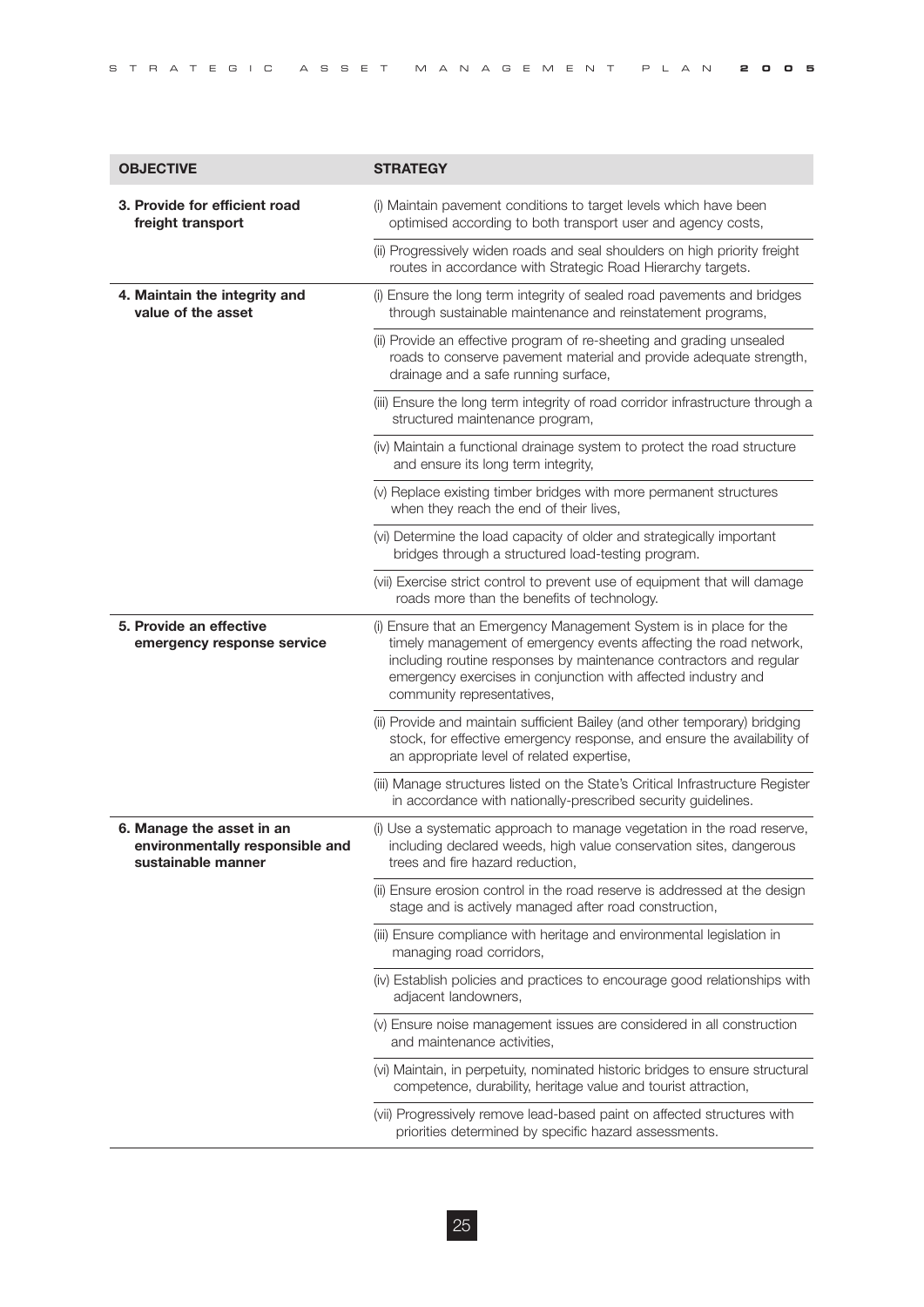| <b>OBJECTIVE</b>                                                          | <b>STRATEGY</b>                                                                                                                                                                                                                                                                                                                       |
|---------------------------------------------------------------------------|---------------------------------------------------------------------------------------------------------------------------------------------------------------------------------------------------------------------------------------------------------------------------------------------------------------------------------------|
| 7. Provide road corridors and user<br>facilities with appropriate amenity | (i) Enhance the aesthetic appearance of high profile urban arterial routes<br>and town approaches with low cost maintenance solutions,                                                                                                                                                                                                |
|                                                                           | (ii) Remove litter through routine maintenance activities of an appropriate<br>standard, encouraging further community involvement through<br>schemes such as Adopt-A-Highway, and increasing community<br>awareness of the issue.                                                                                                    |
|                                                                           | (iii) Provide a higher standard of mowing through urban areas and around<br>traffic facilities, and provide appropriate vegetation control elsewhere,                                                                                                                                                                                 |
|                                                                           | (iv) Provide clean, hygienic and attractive rest area facilities for road users,                                                                                                                                                                                                                                                      |
|                                                                           | (v) Maintain structures, fences and traffic facilities in a clean, neat and<br>orderly state, free of offensive graffiti,                                                                                                                                                                                                             |
|                                                                           | (vi) Remove illegal signs and abandoned vehicles from the road corridor<br>in a timely manner.                                                                                                                                                                                                                                        |
| 8. Manage the road network according<br>to Asset Management Principles    | (i) Use an Asset Management System which supports good,<br>contemporary asset management practices that are focused on<br>delivering optimal outcomes while having regard to road user and<br>agency costs, affordability, available resources, and the policies,<br>priorities, strategies and legal requirements of the Department, |
|                                                                           | (ii) Ensure "minimum maintenance" principles are embedded in new road<br>and bridge design and construction processes,                                                                                                                                                                                                                |
|                                                                           | (iii) Ensure Whole of Life Costing principles are embodied within the<br>design process for all road and bridge works,                                                                                                                                                                                                                |
|                                                                           | (iv) Be responsive to community and industry needs,                                                                                                                                                                                                                                                                                   |
|                                                                           | (v) Actively consult with stakeholders, road users and the community on<br>levels of service and the management of the State Road Network,                                                                                                                                                                                            |
|                                                                           | (vi) Actively encourage innovation and continuous improvement in all<br>asset management activities,                                                                                                                                                                                                                                  |
|                                                                           | (vii) Develop a funding framework and rationale that will ensure levels of<br>funding are sustainable,                                                                                                                                                                                                                                |
|                                                                           | (viii) Regularly review the performance of the Term Maintenance<br>Contracts to ensure that the objectives of the SAMP are being met,<br>and, if not, negotiate changes to the performance measures.                                                                                                                                  |
|                                                                           | (ix) Ensure adequate Agency resources are provided for the on-going<br>management of the asset according to best practice, particularly with<br>regard to the availability of appropriate knowledge, skills,<br>competencies and training.                                                                                            |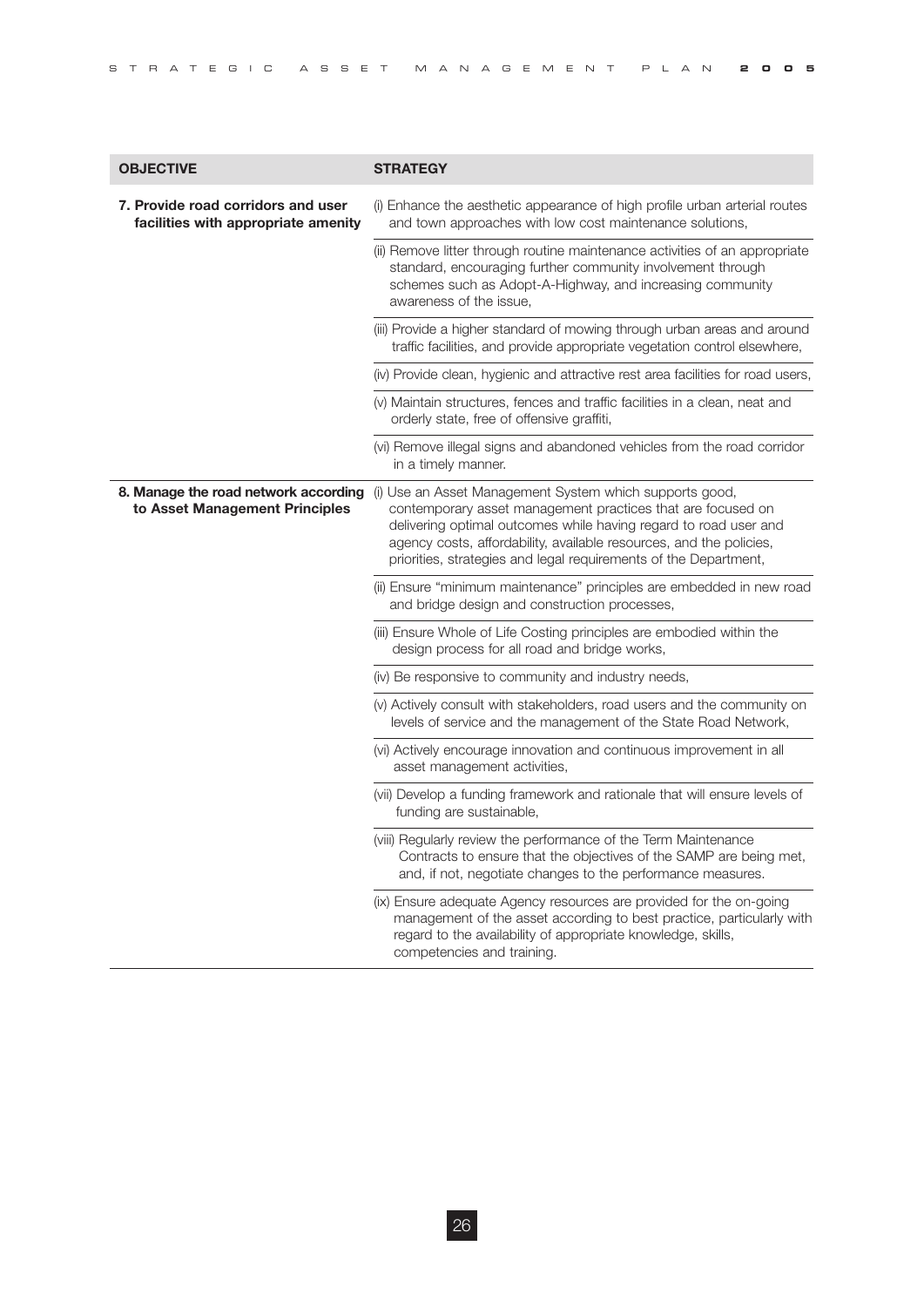# 8.0 Financial Summary

### **Overview**

This Section summarises and compares the current vs. historic levels of total funding per annum. The currentlyprojected funding level for sustainable maintenance intervention is also indicated.

## 8.1 Financial Summary

Figure 8.1 shows the recent and short-term projected annual expenditure for the following key activities on the State road network (excluding the former National Highway maintenance funding allocation from the Commonwealth):

- Routine road maintenance
- Specific road maintenance
- Road reinstatement
- Bridge maintenance
- Bridge reinstatement
- Assistance to Local Government
- Other

The prior totals are actual expenditure levels for those years (ie. not adjusted in real terms) and are included to illustrate the historic context. The indicated funding levels on to 08/09 are projections based on anticipated funding availability rather than the level required for sustainable asset management.

The indicated costs exclude AusLink and do not include infrastructure development, new constructions, asset upgrading or environmental enhancements.



**FIGURE 8.1: STATE ROADS MAINTENANCE FUNDING PROFILE**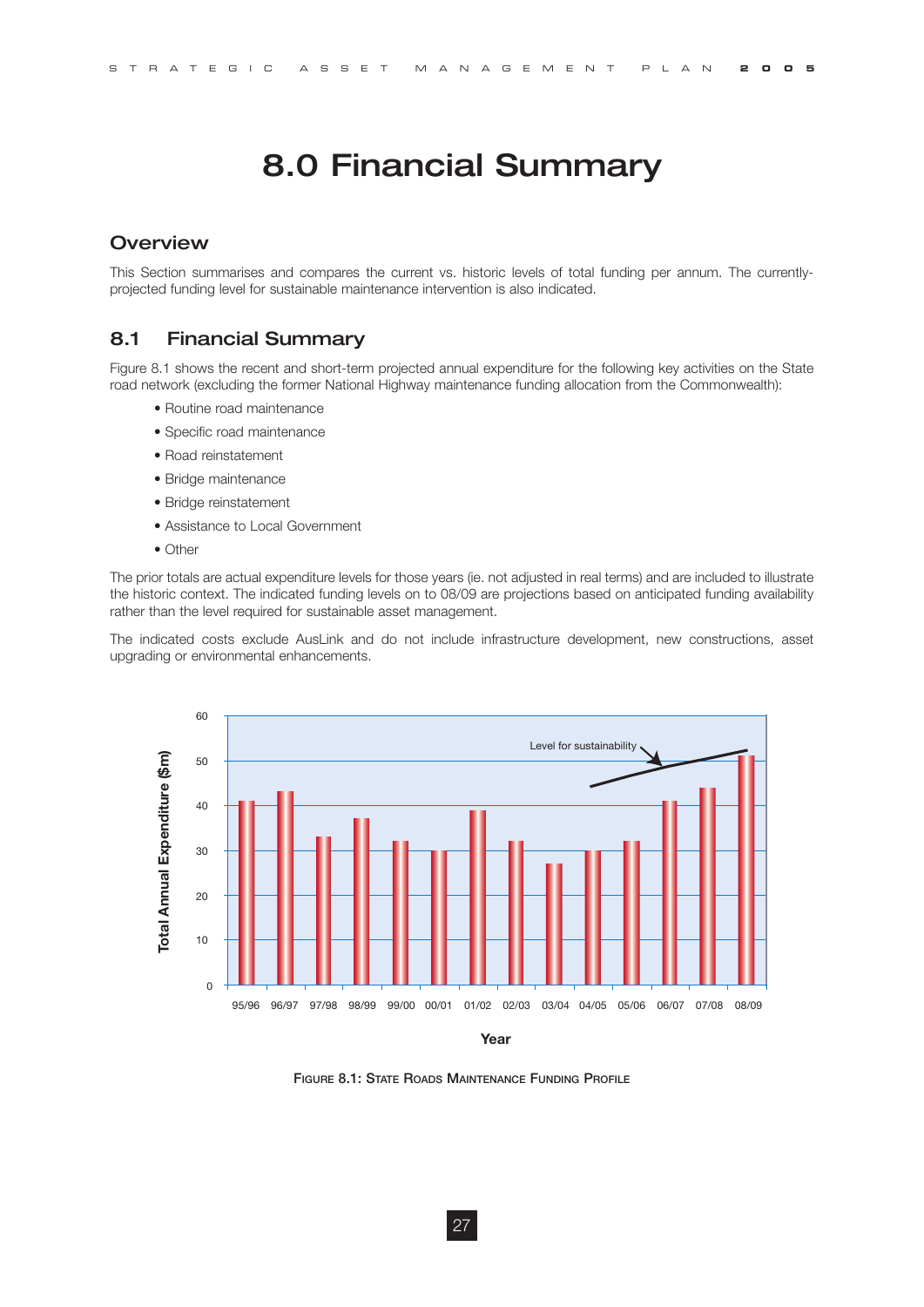# 8.2 Sustainability Funding

#### **Sustainable funding addresses the following issues:**

- Ensuring the long-term integrity of the State road network and minimising contingent liability for future maintenance through sustainable maintenance practices
- Providing a safe asset for all users
- Minimising exposure to litigation due to non-feasance issues
- Providing appropriate service levels from an economic perspective, including connectivity of road links for existing and future industry needs, by minimising imposition of load limits on roads and bridges

The current funding levels for sustainability compared with current annual expenditure, are illustrated in Fig. 8.2. (An estimate of the Southern Region long-term maintenance contract component costs for resurfacing and reinstatement, has been included).



#### **Infrastructure Funding Levels**

**FIG. 8.2 – CURRENT FUNDING LEVELS**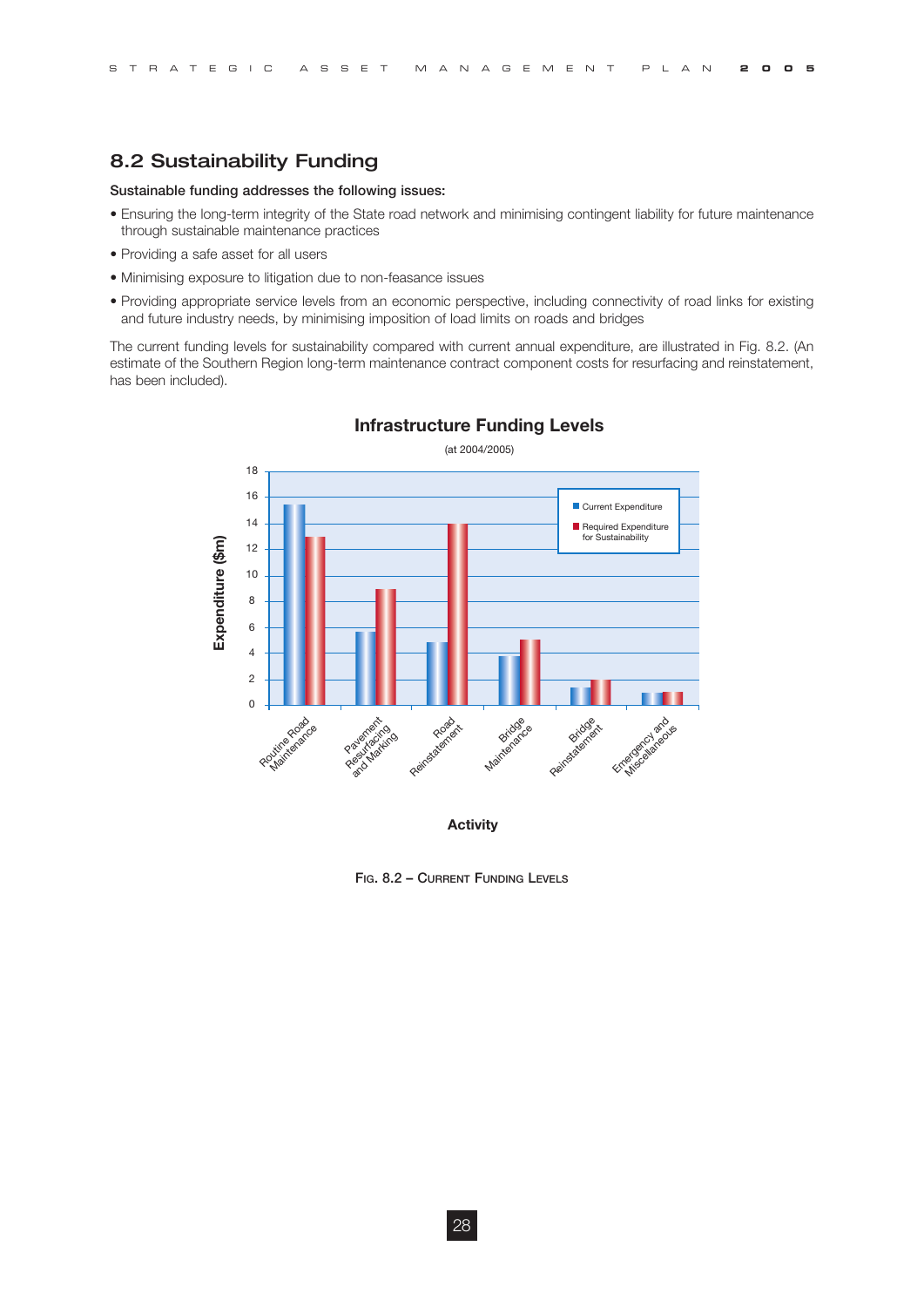# 8.3 Projected Funding Requirements for Sustainability

A 'sustainability' level of funding is imperative for implementing the management strategies discussed under Section 7. Current sustainability requirements are illustrated at Fig. 8.2.

The projected 5-year funding levels for sustainability, are shown at Table 8.3 noting that the figures are indicative only, due to the complex cross-sharing of State and Federal funds for the AusLink and the uncertainty of the nature of the next round of maintenance contracts (all due for negotiation within the 5-year projection period).

| <b>Item</b>                  | Road           | 2005/06 | 2006/07 | 2007/08 | 2008/09 | 2009/10 |
|------------------------------|----------------|---------|---------|---------|---------|---------|
| Routine Road                 | <b>AusLink</b> | 2.76    | 2.80    | 2.80    | 2.85    | 2.90    |
| Maintenance                  | State          | 17.50   | 18.00   | 18.80   | 14.70   | 15.14   |
| Specific Road                | AusLink        | 1.13    | 1.17    | 1.20    | 2.12    | 2.18    |
| Maintenance                  | State          | 6.81    | 7.70    | 7.80    | 10.70   | 11.02   |
| Road                         | AusLink        | 1.74    | 1.79    | 1.84    | 1.90    | 1.96    |
| Reinstatement                | State          | 17.28   | 17.79   | 18.00   | 18.20   | 18.75   |
| <b>Bridge</b>                | <b>AusLink</b> | 0.80    | 3.75    | 0.96    | 0.50    | 0.52    |
| Maintenance                  | <b>State</b>   | 6.93    | 10.25   | 7.73    | 7.27    | 5.06    |
| <b>Bridge</b>                | <b>AusLink</b> | 0.00    | 0.94    | 0.00    | 0.00    | 2.08    |
| Reinstatement                | State          | 4.67    | 7.25    | 3.94    | 1.13    | 5.92    |
| Assistance to<br>Local Govt. | <b>State</b>   | 0.27    | 0.26    | 0.24    | 0.27    | 0.28    |
| <b>Miscellaneous</b>         | <b>State</b>   | 0.64    | 0.67    | 0.69    | 0.71    | 0.73    |
|                              | <b>AusLink</b> | 6.43    | 10.45   | 6.80    | 7.37    | 9.64    |
| <b>TOTALS</b>                | <b>State</b>   | 54.1    | 61.92   | 57.2    | 52.98   | 56.9    |

Figures are \$m.

#### **TABLE 8.3 - FIVE-YEAR SUSTAINABILITY FUNDING LEVELS**

The projections include the Commonwealth Government's AusLink maintenance contribution to the States over the next five years. Current indications are that for Tasmania, this amount will be in the order of \$6m per annum.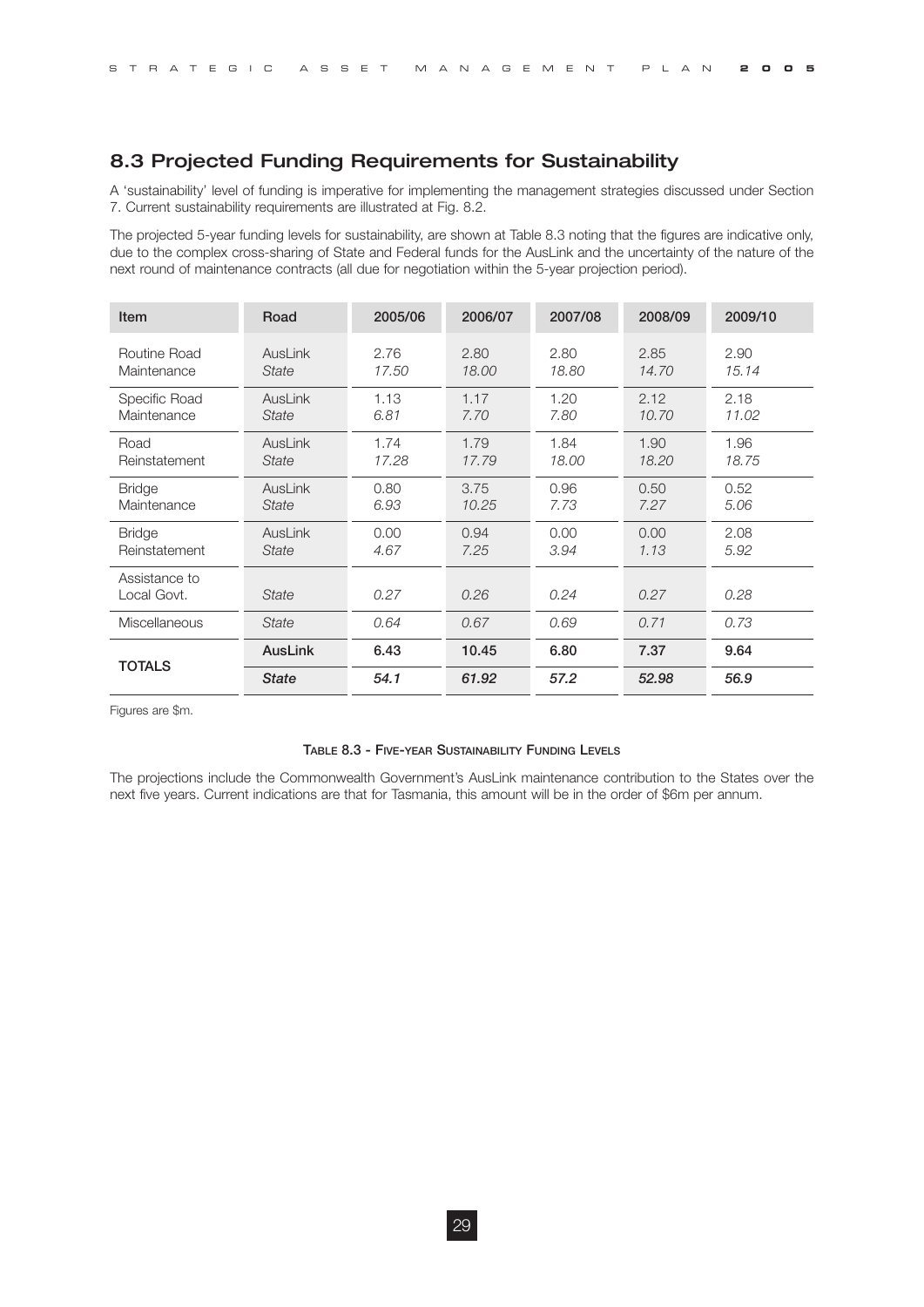# 9.0 Asset Disposal

#### **Overview**

This Section outlines the basic considerations and methodologies adopted by DIER for asset disposal.

### 9.1 Principles

*Asset disposal* may involve handover of (by-passed) road sections or bridges, transfer to others by agreement, demolition, or rendering the asset non-functional. Disposal is undertaken in accordance with the relevant Statutes and DIER guidelines. Local government, community groups, planning authorities, transport industry and others with a statutory or vested interest are consulted at both the planning and operational phases. Any transferred assets become the responsibility of the recipient.

Until the disposal process is completed, the asset is provided with an appropriate level of maintenance to allow continuing use, or the site is provided with suitable barriers and warning signs to prevent public access and Departmental liability.

# 9.2 Asset Disposal Process

The evaluation and disposal procedure is summarised in the process flow-chart at Fig. 9.2 below.



**FIG. 9.2 – ASSET-DISPOSAL PROCESS**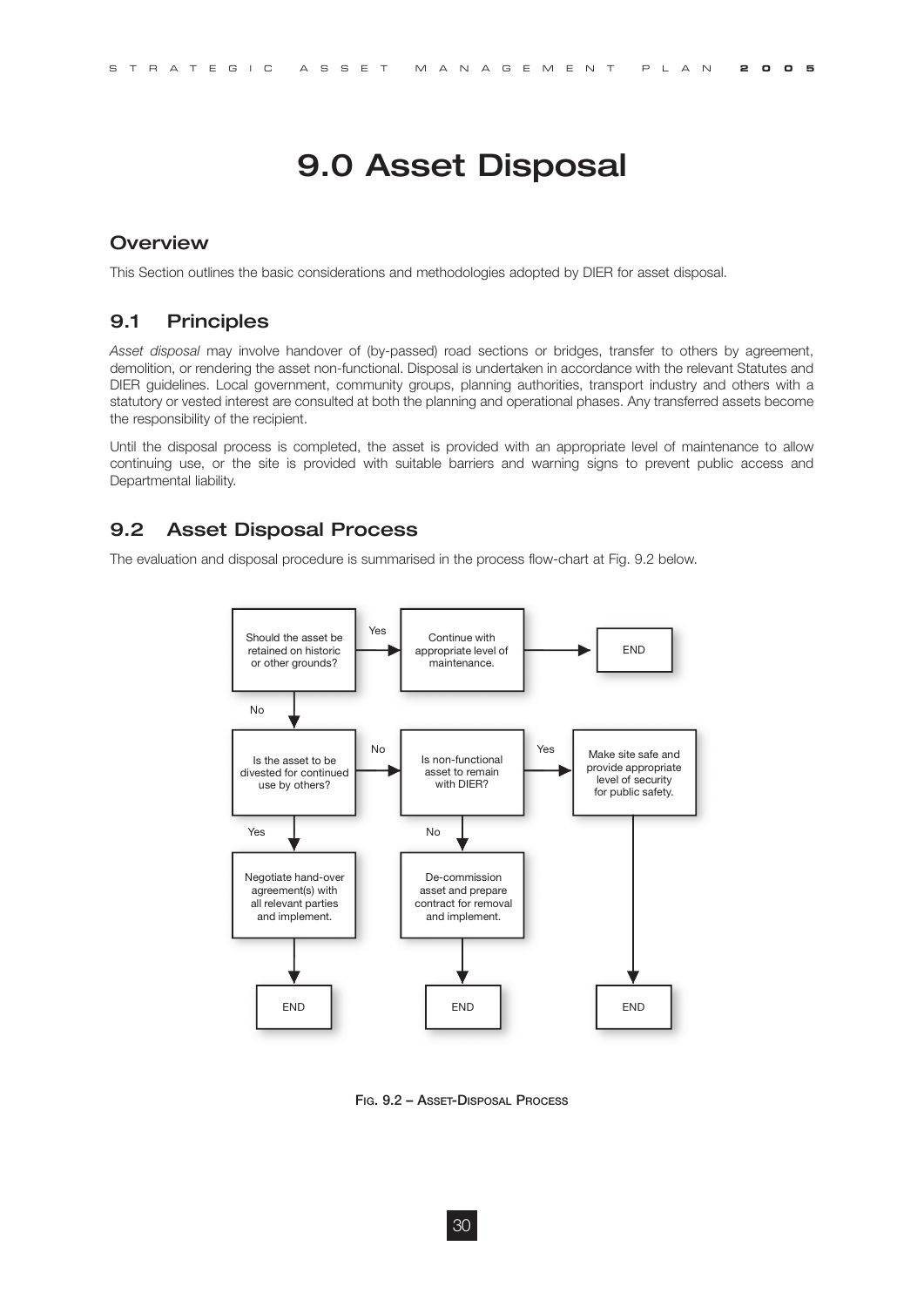# 10.0 SAMP Monitoring and Improvement

### **Overview**

This Section discusses the important issues of monitoring the performance of the *Strategic Asset Management Plan* and providing mechanisms for future improvements. The role and functionality of the DIER road and bridge asset management plans are also noted.

### 10.1 Amendments

The SAMP is considered to be a 'living document' and amendments will be undertaken on a periodic basis. Notwithstanding, it is subject to a formal Review at periods not exceeding three years. Improvements identified during that period are collated for consideration at the Review and the Plan amended as appropriate.

If in the interim period a significant issue emerges that requires an immediate amendment or improvement to the Plan, an amendment notice is issued. The Review will subsequently consider any amendments made during the operational period and confirm or revoke their inclusion in the next edition.

# 10.2 Monitoring Plan Performance

Monitoring the performance of the *Strategic Asset Management Plan* is a continuing process. Feedback from the broad spectrum of stakeholders and relevant DIER staff is forwarded to the Transport Infrastructure Branch Asset Manager. Recommendations are collated and suggested amendments prioritised.

Auditing of the implementation, operation and functionality of the SAMP, is undertaken on a three-yearly basis, timed to precede the Review, by an independent auditor, external to the DIER Transport Infrastructure Branch. The auditor focuses primarily on the overall effectiveness of the Plan, the nominated asset management strategies and the levels of service of the asset compared to those prescribed. The Auditor's report is taken as a monitoring component.

#### **The performance of the Plan is assessed against tangible gains in several criteria, including:**

- Level of safety for asset users
- Access to the road network
- Transport efficiency gains
- Maintained or improved asset value
- DIER emergency response and management
- Environmental management
- Asset facilities and amenities
- Corridor aesthetics
- Application of asset management principles

To ensure consistency and scope, the audit process will be undertaken in accordance with specific *Guidelines* developed for the purpose.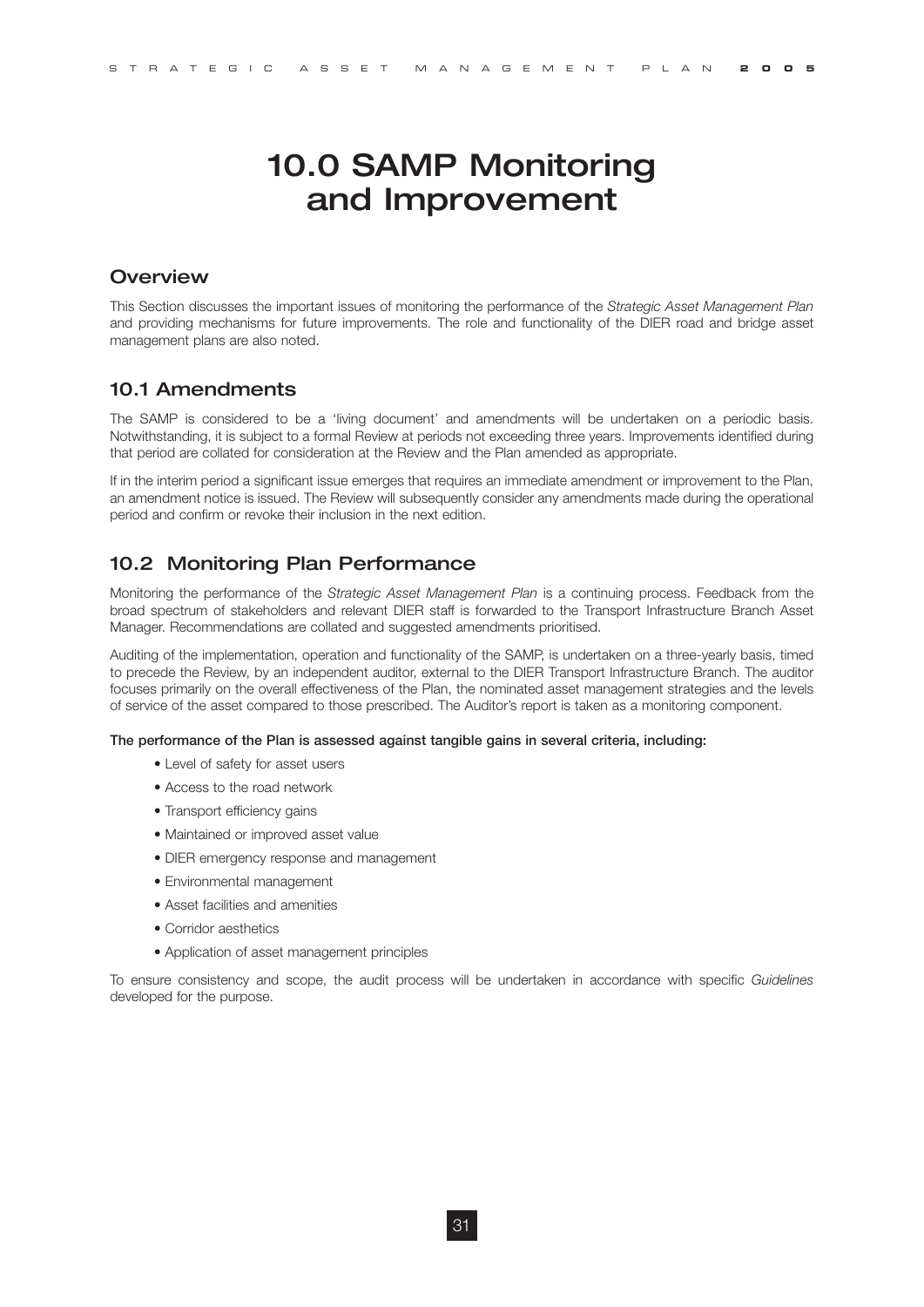| STRATEGIC ASSET MANAGEMENT PLAN <b>2005</b> |  |
|---------------------------------------------|--|
|---------------------------------------------|--|

| <b>Management Element</b> | <b>Assessment Criteria</b>                                                                                                                                                                   |
|---------------------------|----------------------------------------------------------------------------------------------------------------------------------------------------------------------------------------------|
| 1. Knowledge              | • Increased ease of access to a consistent, user-friendly and up-to-date<br>asset database covering generic and condition data                                                               |
|                           | . Improved feedback from Operations on completed contract works and<br>services, by way of timely Completion Reports and/or Progress Reports                                                 |
|                           | • Increased level and frequency of asset inspections, with an emphasis<br>on the ageing sectors and those carrying significant repair works                                                  |
| 2. Asset valuation        | • Refinement of the valuation methodologies                                                                                                                                                  |
|                           | • Determination of contemporary, robust valuations                                                                                                                                           |
| 3. Cost-benefit           | • Improved cost-benefit across all works and services                                                                                                                                        |
|                           | • Acceptance of cost-benefit assessments as basis for major proposals                                                                                                                        |
| 4. Communication          | • An increased level of public sector consultation                                                                                                                                           |
|                           | • Greater awareness by the Government and the general public<br>regarding how the Agency manages the infrastructure asset                                                                    |
|                           | • Greater awareness by stakeholders as to the criteria that determine<br>strategic management decisions                                                                                      |
|                           | . Increased constructive feedback from the public generally and the<br>commercial road users in particular, regarding the way the Agency is<br>addressing and managing infrastructure issues |
|                           | • Periodic review of Levels of Service, following external consultation                                                                                                                      |
| 5. Asset function         | • Decrease in number of road sectors with load or dimension limitations                                                                                                                      |
|                           | • All roads intended for B-doubles (or similar loading) are at full function                                                                                                                 |
|                           | • Decrease in number of road sectors subject to flooding or landslip                                                                                                                         |
|                           | • Reduced number of complaints from road users                                                                                                                                               |
| 6. Forecasting            | . Works and services forecast and programmed on a well-funded,<br>rational and robust basis using sound Life-Cycle criteria with minimal<br>'reactive' management                            |
|                           | • Forecasting merges well with community expectations and political<br>imperatives without compromising engineering priorities or standards                                                  |
| 7. Programming            | • Short and long-term programming simplified by the employment of<br>new Life-Cycle data, extensive and contemporary asset-condition<br>assessments and appropriate funding levels           |
|                           | • The programming process is well supported by adequate resources                                                                                                                            |
| 8. Asset condition        | • Programmed inspections show a steady improvement in overall asset<br>condition when measured against standard criteria                                                                     |
|                           | • A fall in the level of negative feedback from users                                                                                                                                        |
|                           | . Increased complimentary feedback from the community and stakeholders                                                                                                                       |

**The effectiveness of this** *Strategic Asset Management Plan* **will be assessed against the following criteria:**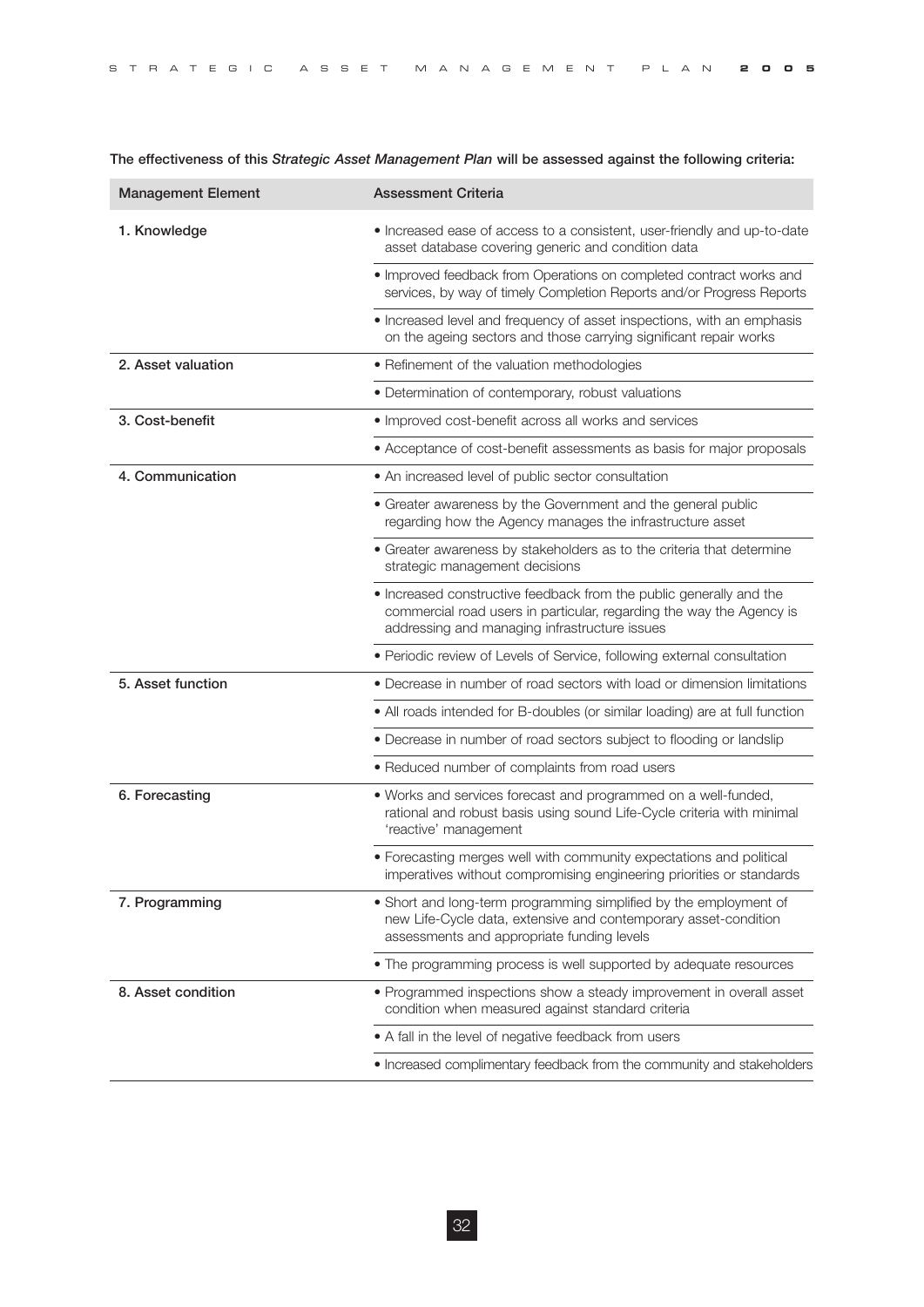| <b>Management Element</b>                            | <b>Assessment Criteria</b>                                                                                                                                                |
|------------------------------------------------------|---------------------------------------------------------------------------------------------------------------------------------------------------------------------------|
| 9. Risk attenuation                                  | • Adoption of risk-assessment processes for all major proposals                                                                                                           |
|                                                      | · Risk-reduction strategies implemented as appropriate                                                                                                                    |
|                                                      | · Identification, evaluation and adoption of business risk exposures, as<br>appropriate                                                                                   |
|                                                      | • No sector of the asset to present any level of risk to legitimate users                                                                                                 |
|                                                      | • A reduction in the number of sectors of the asset that present a<br>commercial or community-safety risk through under-performance (eg.<br>road closure due to landslip) |
| 10. Funding                                          | • Funding levels are at required level for sustainable asset maintenance                                                                                                  |
|                                                      | • Funding levels are predictive to enable the development of desirable,<br>short- and long-term management programs, without deferments or<br>reduction of standards      |
|                                                      | • Funding levels permit the engagement and retention of necessary<br>resources                                                                                            |
| 11. Road and Bridge Asset<br><b>Management Plans</b> | • Plans prove to be effective and result in the achievement of the<br>strategic goals                                                                                     |
|                                                      | · Identify shortcomings in resource allocation and funding strategies and<br>identify solutions                                                                           |
|                                                      | · Identify areas and quanta for improvements in infrastructure asset<br>management                                                                                        |
|                                                      | · Identify linked needs for complementary infrastructure elements                                                                                                         |
|                                                      | • Periodic review and improvements are easily undertaken and implemented                                                                                                  |
|                                                      | • Boost confidence in the management process                                                                                                                              |
|                                                      | · Identify areas for improved cost-benefit                                                                                                                                |

**TABLE 10.2 – SAMP PERFORMANCE CRITERIA**

#### 10.3 Road and Bridge Asset Management Plans

The issue and implementation of the *Road Asset Management Plan* and the *Bridge Asset Management Plan* as support documents, will enhance the management of the infrastructure asset by:

- (i) Providing a more robust basis for cost-estimation and budgeting
- (ii) Providing long-term cost projections for sustainable funding levels
- (iii) Providing long-term projections for works and services
- (iv) Identification and/or confirmation of all significant asset-management elements and nomination of appropriate management strategies
- (v) Providing clear guidance on the applicable processes for effective delivery of good management outcomes
- (vi) Providing asset life-cycle data that will enable more predictive management programs
- (vii) Providing pertinent information regarding levels of service and standards to apply when developing contracts for works and services
- (viii) Rationalising the need for a management re-focus and emphasis on asset maintenance as a higher priority to new works and asset development
- (ix) Enhancing asset functionality through sustainable, optimum maintenance

Each of these Plans contains performance criteria that, in turn, will bear on the SAMP and therefore assist in its evaluation as an effective document.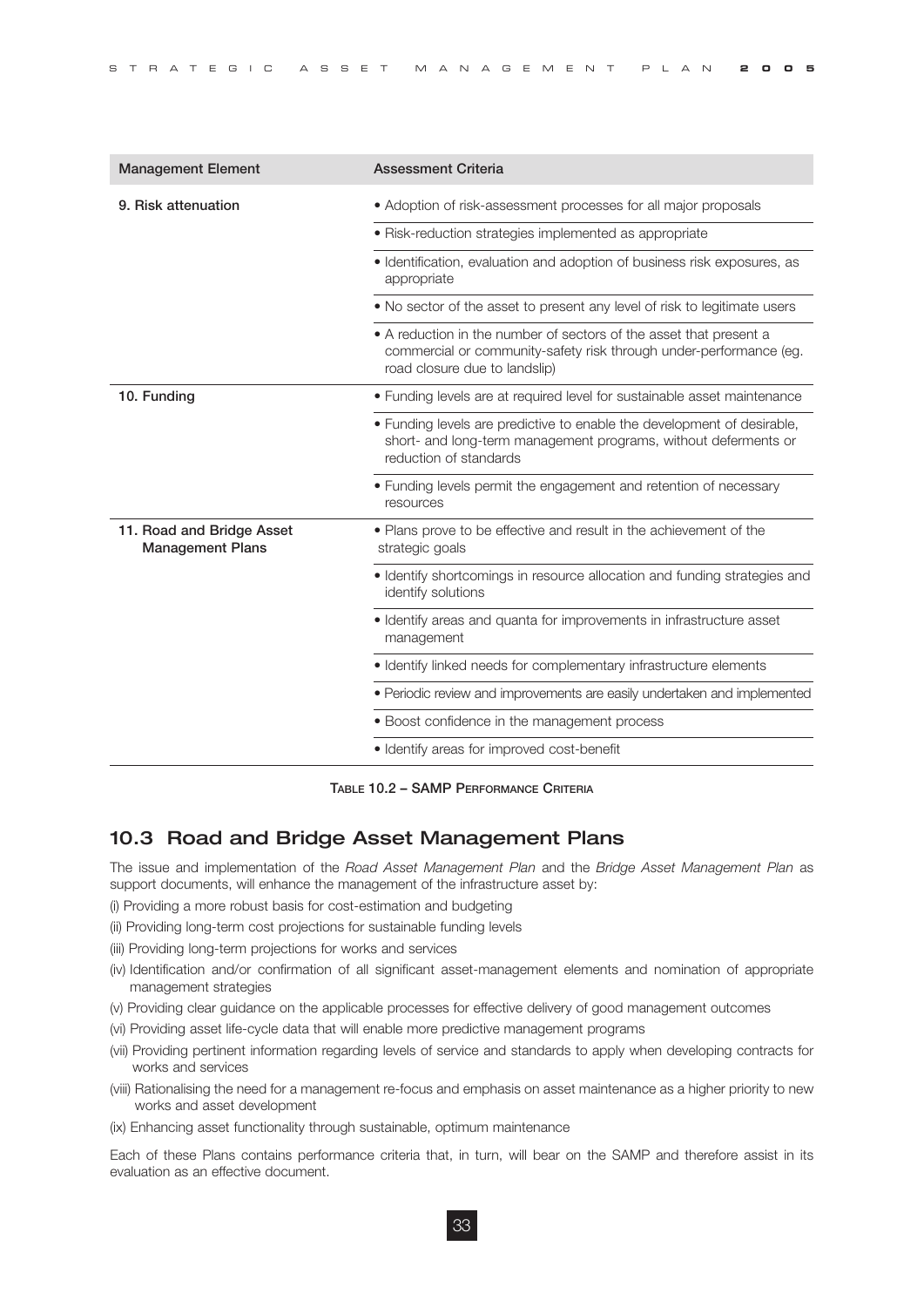| STRATEGIC ASSET MANAGEMENT PLAN <b>2005</b> |
|---------------------------------------------|
|---------------------------------------------|

# INDEX

| Subject                                     | Page     | Subject                                           | Page     |
|---------------------------------------------|----------|---------------------------------------------------|----------|
|                                             |          |                                                   |          |
| AADT's (max and min)                        | 12       | Disposal of assets                                | 30       |
| AARB truck ride index                       | 22       | <b>DIVINE</b> project                             | 18       |
| Abbreviations                               | 4        | Efficient freight transport                       | 18,19    |
| Accessibility targets                       | 21       | Emergency response                                | 19       |
| Acronyms                                    | 4        | Environmental impact                              | 7        |
| Age of asset                                | 14       | Environmental issues                              | 23,25    |
| Amendments                                  | 31       | Environmental Responsibility                      | 17       |
| Asset ageing                                | 7,14     | - Heavy freight impact                            | 17       |
| Asset condition                             | 14       | - Increased traffic impact                        | 17       |
| Asset description                           | 10       | - Roadside maintenance                            | 17       |
| Asset deterioration                         | 8        | - Statutory compliance                            | 17       |
| Asset disposal                              | 30       | - Expectations                                    | 16       |
| Asset disposal principles                   | 30       | Financial summary                                 | 27<br>23 |
| Asset disposal process                      | 30       | Framework for strategic management                |          |
| Asset functionality                         | 33       | Freight tonnage increase                          | 7        |
| Asset statistics                            | 10       | Funding projections                               | 29       |
| Asset value                                 | 8,10     | Guidelines for monitoring SAMP                    | 31,32,33 |
| Assistance to Local Government              | 27,29    | HDM-4                                             | 23       |
| Auditor's report                            | 31       | Heavy freight demand                              | 16       |
| AusLink funding                             | 29       | - Competition                                     | 16<br>16 |
| Australian Transport Council                | 18       | - High-productivity vehicles<br>- Increase        | 16       |
| Austroads User Satisfaction Index           | 22       | - Industrialisation                               | 16       |
| <b>Bass Strait ferries</b>                  | 16       | - Rail transport                                  | 16       |
|                                             | 18       | - Regional concentration                          | 16       |
| <b>B-doubles</b>                            |          | - Transport system integration                    | 16       |
| Bridge asset management plan                | 7,8,33   | Heavy freight haulage increase                    | 18       |
| Bridge condition                            | 14       | - Heavy freight impact                            | 18       |
| Bridge maintenance                          | 27,28,29 | - High-productivity vehicles                      | 16       |
| Bridge reinstatement                        | 27,28,29 | Historical bridges                                | 10       |
| Bridges on Council Roads                    | 10       | Increase in vehicle ownership                     | 17       |
| <b>Bridges</b>                              | 21       | - Increase                                        | 17<br>17 |
| Car ownership                               | 17       | - Increased traffic impact<br>- Industrialisation | 16       |
| Commercial traffic across network           | 12       | Infrastructure funding levels                     | 28       |
| Commercial vehicle registrations            | 12       | Infrastructure technology                         | 17       |
| Commonwealth funding                        | 8,27,29  | Intelligent vehicle systems                       | 18       |
| Community expectations                      | 17,22    | Key management elements                           | 18       |
| Community feedback                          | 22       | Key risks                                         | 23       |
| Community mobility                          | 16       | Key risks, management of                          | 23       |
| Competition                                 | 16       | Legal liability                                   | 28       |
| Condition of bridges                        | 14       | Legal risk                                        | 10,28    |
| Condition of roads                          | 14       |                                                   | 20       |
| Contingent liability                        | 28       | Levels of service<br>- Bridges                    | 21       |
| Corporate plan (DIER                        | 15       | - Road accessibility                              | 21       |
| Corporate vision (DIER)                     | 15       | - Road freight surveys                            | 22       |
| Current funding levels                      | 28       | - Road hierarchy                                  | 20       |
| Customer research and expectations          | 17,22    | - Road safety                                     | 21       |
| Definitions                                 | 4        | - Strategic and corporate goals                   | 20       |
| Demand drivers                              | 16       | Life-cycle analysis and costing                   | 18       |
| Demand for safer roads                      | 17       | Life-cycle data                                   | 33       |
| - Community expectations                    | 17,22    | Light freight demand                              | 16       |
| - Road safety vision                        | 17       | - Impact of housing density                       | 16       |
| - Road trauma<br>- Role of road maintenance | 17<br>17 | - Parcel freight                                  | 16       |
| Description of the asset                    | 10       | Light vehicle registrations                       | 12       |
|                                             | 15       | Litigation                                        | 28       |
| DIER corporate vision                       | 7        | Load-sharing vehicle suspension                   | 18       |
| DIER maintenance policy                     |          | Logging                                           | 16       |
| <b>DIER</b>                                 | 10       | Maintenance costs                                 | 8,29     |